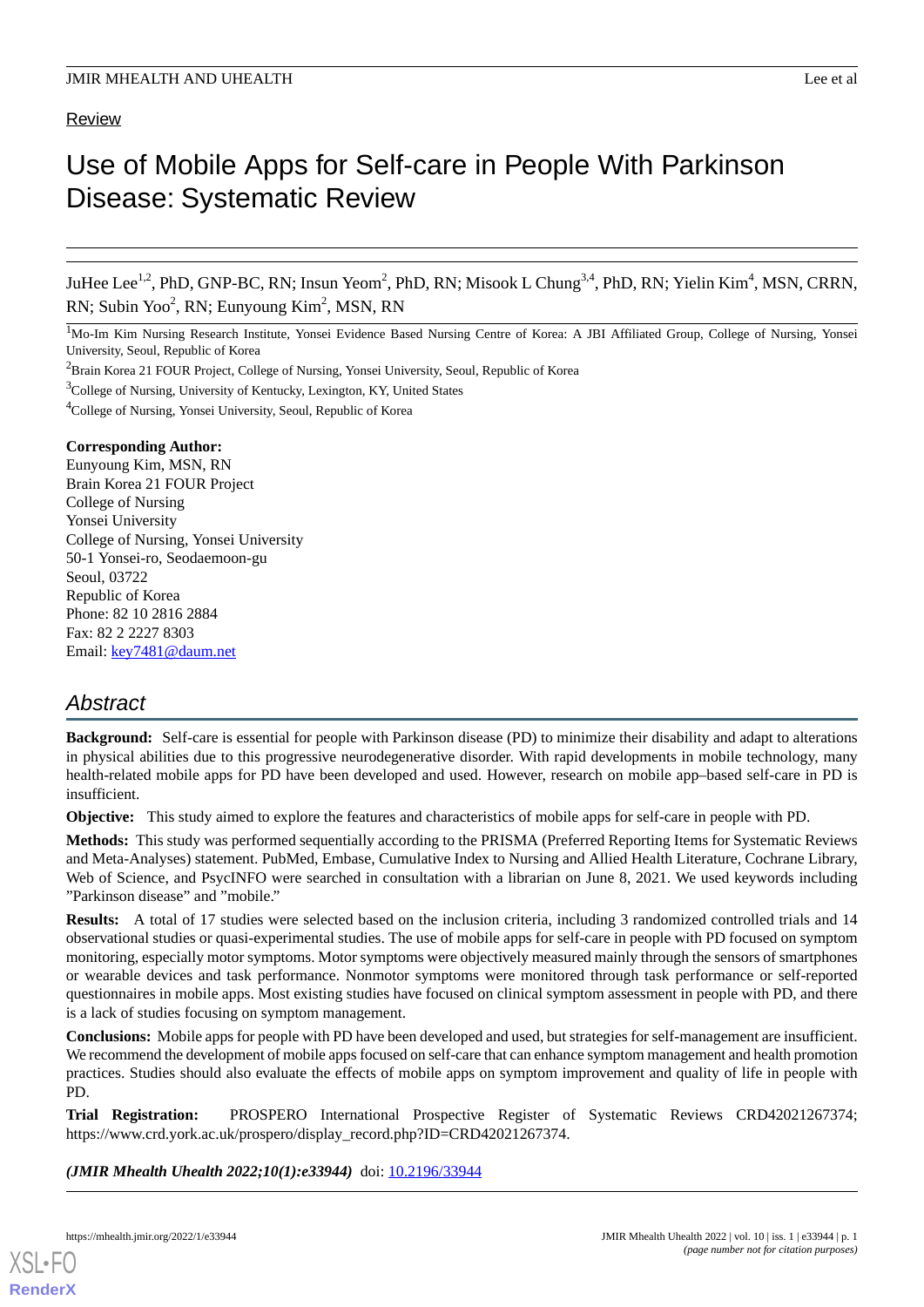#### **KEYWORDS**

systematic review; Parkinson disease; motor symptoms; nonmotor symptoms; smartphone; mobile phone; mobile health; mobile apps; self-care; symptom; monitoring; review; disability; app; care; quality of life; self-management

# *Introduction*

The number of people with Parkinson disease (PD) has increased significantly with the aging population and rising life expectancy [[1\]](#page-15-0). According to a systematic literature review that analyzed 47 studies, PD is predominantly prevalent in older adults (aged above 70 years) [\[2](#page-15-1)]. A study estimating life years and the prevalence of PD from 1990 to 2016 reported that the worldwide burden related to PD had more than doubled [[1\]](#page-15-0).

People with PD experience motor and nonmotor symptoms. Most motor symptoms include tremors, postural instability, bradykinesia, and rigidity. Nonmotor symptoms are associated with sensory abnormalities, neuropsychiatric abnormalities, sleep disorders, and autonomic dysfunction (eg, bladder, bowel, and sexual dysfunction) [\[3](#page-15-2)[,4](#page-15-3)]. Symptom management is essential to maintain one's functional ability, as insufficiently managed PD symptoms negatively influence quality of life and worsen physical disabilities in people with PD [[5\]](#page-15-4). As defined by the theory of self-care in chronic illness, self-care in individuals with chronic diseases refers to a series of processes for maintaining health [\[6](#page-15-5)]. This self-care process includes detecting, interpreting, and responding to altered symptoms [[6\]](#page-15-5). For effective self-care, symptom monitoring is essential to recognize changes in symptoms, along with skills to manage symptoms and perform health promotion practices [[6\]](#page-15-5).

Traditional interventions to improve self-care in PD have used face-to-face instruction to deliver health-promoting information, rehabilitation therapy, or interventions aiming to induce cognitive behavioral changes. Previous review studies on self-care interventions in people with PD identified interventions, most of which involved self-care management or self-care maintenance (eg, exercise, occupational therapy, health coaching, psychological strategy training, and lifestyle advice) to improve patients' health outcomes [\[7](#page-15-6),[8\]](#page-15-7). All these were face-to-face interventions delivered without using mobile technology.

Mobile health (mHealth) devices have enabled improvements in diagnosis and treatment, as well as connection with distant patients [\[9](#page-15-8)]. Over the past few decades, dramatic advances in computer and communication technologies have led to the development of mHealth and communication technologies in the medical environment [\[10](#page-15-9)]. The portability and wide distribution of smartphones have enabled the development and usage of various health care apps that can track and manage symptoms, and these have strengthened self-care interventions for people with chronic illness. For example, recent systematic reviews have reported that mobile apps for type 2 diabetes that provide goal management or motivational feedback based on self-reported symptoms or vital sign monitoring are effective in reducing the fasting blood sugar and waist circumference [[11](#page-15-10)[,12](#page-15-11)]. In addition, a study reported that the overall survival rate of patients with advanced lung cancer improved after implementing a tracking algorithm, referred to as an

"e-follow-up application," via early relapse detection using weekly self-reports of symptoms [[13\]](#page-15-12).

Many mobile apps for PD patients have been developed and implemented. Moreover, 2 systematic reviews focusing on apps available in Google Play and the App Store from 2011 to 2016 found 92 and 125 apps, respectively, that were potentially useful for individuals with PD [\[14](#page-15-13),[15\]](#page-15-14). These reviews were conducted to identify a suitable operating system for these apps and analyze their usability and validity. However, both reviews did not provide detailed analyses regarding the use of mobile apps in self-care interventions. As there is no available curative treatment for PD, the severity of the symptoms and disease should be closely monitored to manage PD effectively. Symptom tracking using a smartphone offers the possibility of regularly monitoring patients'symptoms over time, thereby overcoming the problem with traditional clinical assessments that provide a "snapshot" of patients' conditions [[16\]](#page-15-15).

This study was performed to explore the use of mobile apps for self-care in people with PD. We specifically explored the features and characteristics of the mobile apps that were used for self-care maintenance, self-care monitoring, and self-care management.

# *Methods*

#### **Design**

This study is a systematic review following the PRISMA (Preferred Reporting Items for Systematic Reviews and Meta-Analyses) 2020 statement [[17\]](#page-15-16). The protocol was registered in the International Prospective Register of Systematic Reviews (Trial registration number: CRD42021267374).

#### **Search Strategy**

The literature search was conducted in 3 steps. First, a search was conducted in PubMed using the following relevant MeSH (Medical Subject Headings) terms and free-text keywords. The term "Parkinson disease" and "mobile" were used as the keywords for the concept, and MeSH or Emtree terms linked to the search domains were used. The final search query was developed in consultation with a librarian having a PhD degree and more than 10 years of experience (see [Multimedia Appendix](#page-15-17) [1\)](#page-15-17). In the second step, a literature search was conducted in PubMed, Embase, Cumulative Index to Nursing and Allied Health Literature, Cochrane Library, Web of Science, and PsycINFO using the search query on June 8, 2021. All search results were reviewed by the librarian. In the last step, the references of the selected studies were manually searched by 2 researchers.

#### **Eligibility Criteria for the Review**

The studies for the review were restricted to those related to self-care using mobile apps in adults with PD. We also included studies that were published in English from January 2003 to June 2021 in peer-reviewed journals. This start date was chosen

 $XS$ -FO **[RenderX](http://www.renderx.com/)**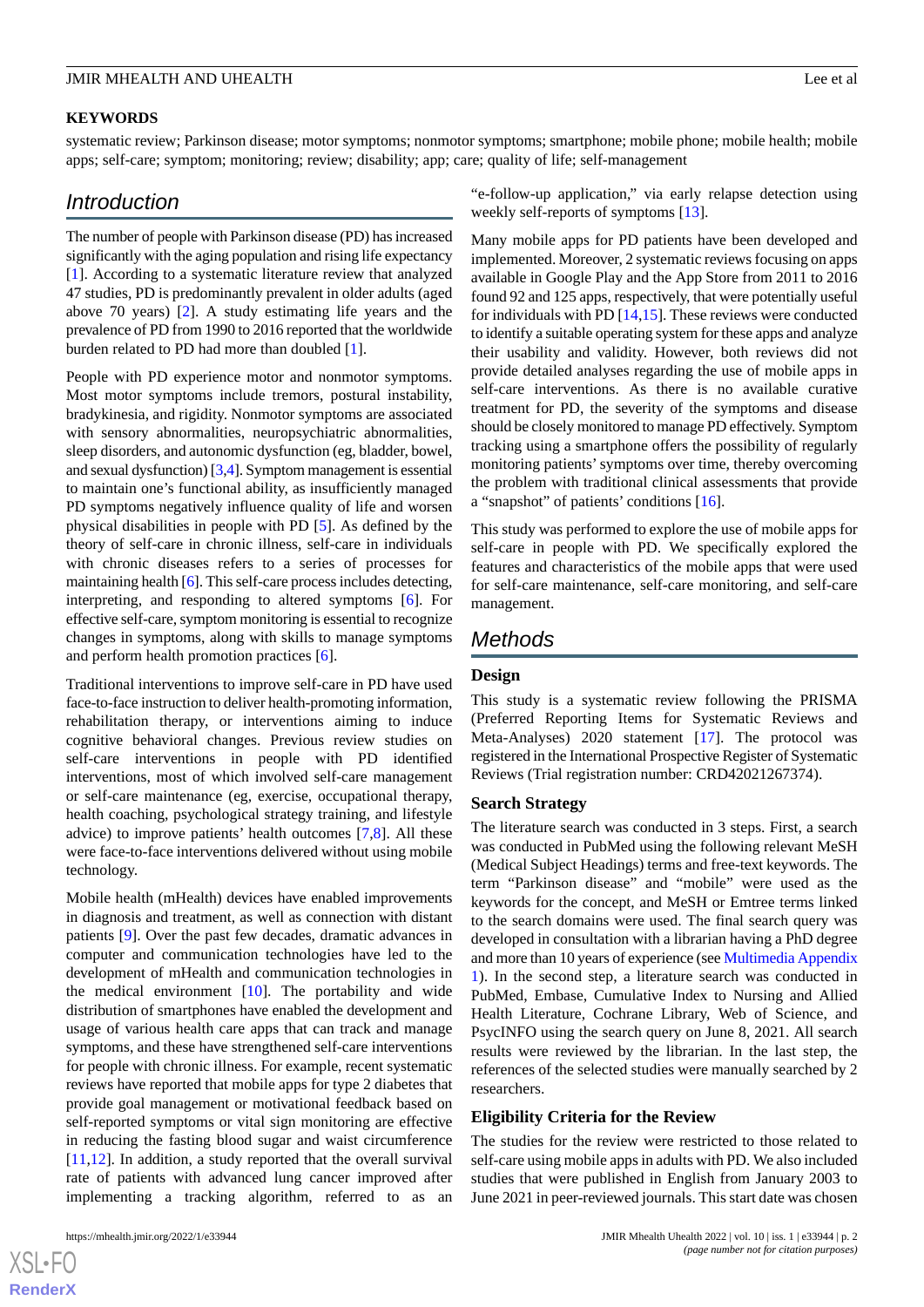because terms referring to phenomena such as cell phones, computers, handheld devices, and small portable wireless devices were introduced in 2003 as MeSH terms. In this study, self-care is defined as health maintenance practices, symptom tracking and monitoring, and management of symptoms [[6\]](#page-15-5). Mobile apps are generally defined as computer programs or software applications for a mobile device such as a smartphone. We excluded studies that evaluated only technical issues related to mobile apps or tested them with healthy adults or those with other chronic diseases.

#### **Study Selection**

<span id="page-2-0"></span>All the study selection steps were initially performed by 2 researchers (EK and YK). We identified a total of 2356 studies

from all databases searched in the initial stage and removed 612 duplicates. The titles and abstracts of all the remaining 1744 records were screened for potential relevance based on a standardized checklist. Of those studies, 1658 were excluded because they were considered irrelevant to the purpose of this study. In addition, 8 studies were excluded because they were not original articles, and following a full-text review, 61 studies were excluded. The reasons for exclusion were that the population did not meet the inclusion criteria, a mobile app was not used, there was no self-care context, the articles dealt with only technical issues, or they were review articles. Citation searching yielded 7 documents that were excluded as irrelevant through title, abstract, and full-text assessment. Finally, 17 studies were selected for this review, as shown in [Figure 1.](#page-2-0)





#### **Data Extraction, Analysis, and Synthesis**

Data extraction was performed independently by 2 researchers (EK and SY) using a standardized format. The following data were extracted: author(s); published year; title; published journal; country where the study was performed; aim of the study; design of the study; participants' characteristics; the name of the mobile app; and the intervention duration, results, and limitations. For data analysis, the type of mobile app was categorized based on the method of symptom data collection and other functions. The outcome measure was categorized as satisfaction with the app, feasibility, symptom severity, and patient outcomes. The characteristics of the mobile apps were classified as self-care maintenance, self-care monitoring, and self-care management based on the theory of self-care in chronic illness [[6\]](#page-15-5). Self-care maintenance was defined as health-promoting practices to maintain good health status, such as physical activity, treatment adherence, a regular sleep pattern, and nutritional intake whereas self-care monitoring was defined as tracking and recognizing symptoms leading to interpretation. Symptom monitoring was divided into monitoring of motor and

[XSL](http://www.w3.org/Style/XSL)•FO **[RenderX](http://www.renderx.com/)**

nonmotor symptoms, and each symptom was classified with reference to the literature [\[3](#page-15-2),[4\]](#page-15-3). Self-care management pertained to behavioral changes, such as changes in the activity level, medication use, information seeking, and dietary changes. Self-care management requires symptom recognition and interpretation when physical changes occur.

#### **Quality Appraisal**

The quality of the selected studies was assessed using tools for assessing risk of bias developed by the Cochrane Collaboration. The risk of bias in non-randomized studies of interventions (ROBINS-I) [[18\]](#page-15-18) was used for quality assessment of observational studies and quasi-experimental studies. The revised Cochrane risk of bias tool for randomized trials (RoB2) [[19\]](#page-15-19) was used for randomized controlled trials (RCTs). ROBINS-I evaluates the risk of bias in the confounding variables, selection of participants, classification of interventions, deviations from intended interventions, missing data, measurement of outcomes, selection of the reported results, and overall bias. Each section is evaluated as low, moderate, serious, critical, and no information. RoB2 consists of 6 sections,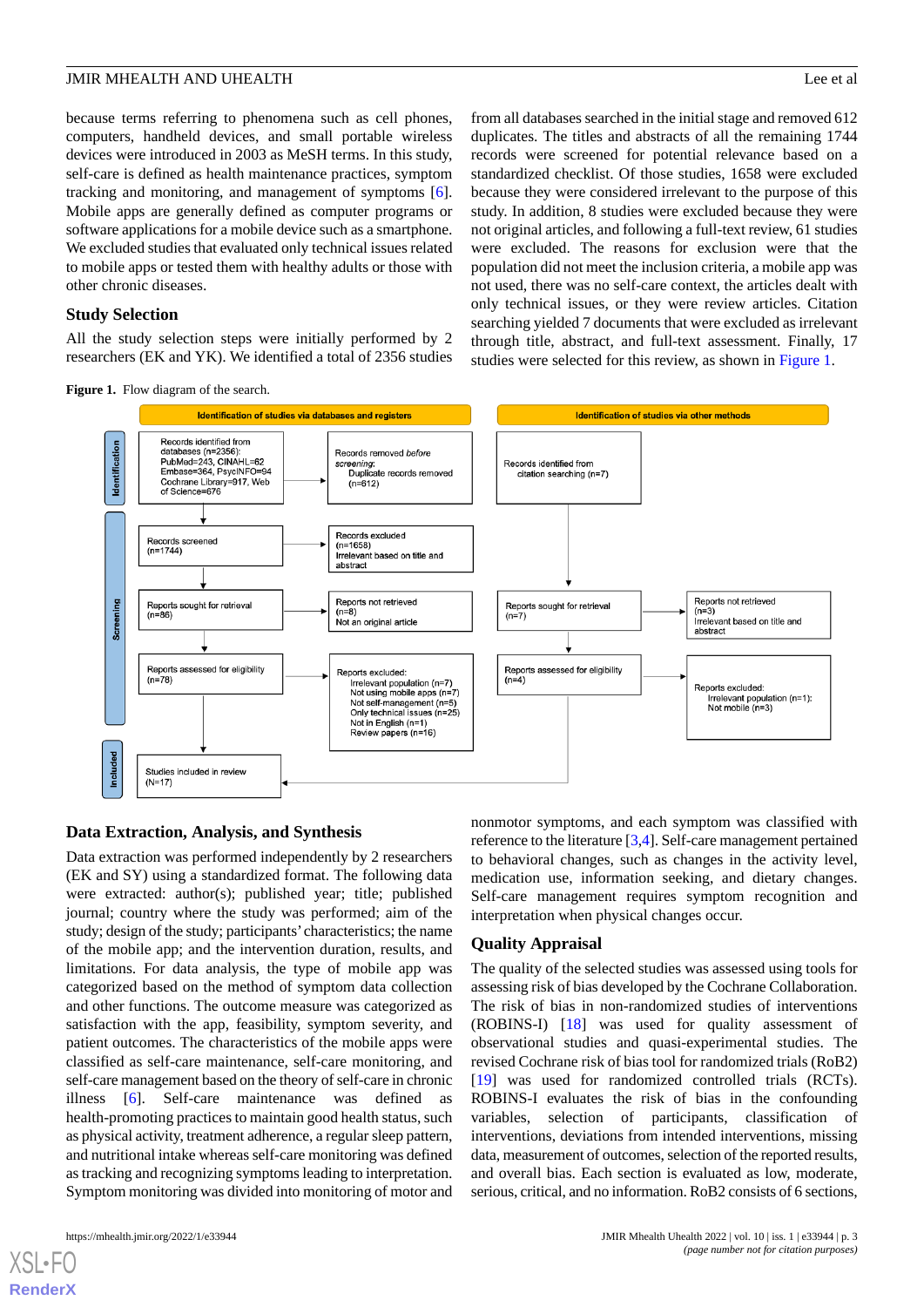including the randomization process, deviation from the intended interventions, missing outcome data, measurement of the outcome, selection of the results, and the risk of overall bias. In each section, the risk of bias is evaluated using questions with responses "yes," "probably yes," "no," "probably no," and "no information," and each section is finally judged as low risk, some concerns, or high risk according to the evaluation algorithm. The quality of the studies was assessed independently by 2 researchers (IY and EK). Any discrepancies were resolved by consensus.

# *Results*

#### **Study Characteristics**

In total, 17 articles were analyzed in this study, as shown in [Table 1.](#page-4-0) Publication years ranged from 2013 to 2020. Of the 17 selected studies, 6 were published in 2020 (35.3%). There

were 12 observational studies (70.6%), 2 quasi-experimental studies (11.8%), and 3 RCTs (17.6%). The study of Gatsios et al [[20\]](#page-16-0) was classified as an observational study because it analyzed only the intervention group as an ancillary study of an RCT. The intervention duration varied from a single session for 30 minutes [\[16](#page-15-15)] to over 6 months [\[21](#page-16-1)-[23\]](#page-16-2). More than half of the studies had intervention periods of less than 1 month [[16,](#page-15-15)[20,](#page-16-0)[24](#page-16-3)[-29](#page-16-4)]. We found that 4 studies were conducted through international collaborations in multiple countries [[20](#page-16-0)[,24](#page-16-3),[30,](#page-16-5)[31](#page-16-6)]. Researchers in the United States conducted 7 studies, followed by England, Finland, Italy, Netherlands, and the United Kingdom with 2 studies each. Further, 1 study each was conducted in Australia, Belgium, Greece, Israel, and Scotland. A total of 1246 people with PD participated in the 17 studies. The participants' age ranged from 34 to 84 years (mean age=63.02 years), and 58.8% (733) of the participants were male.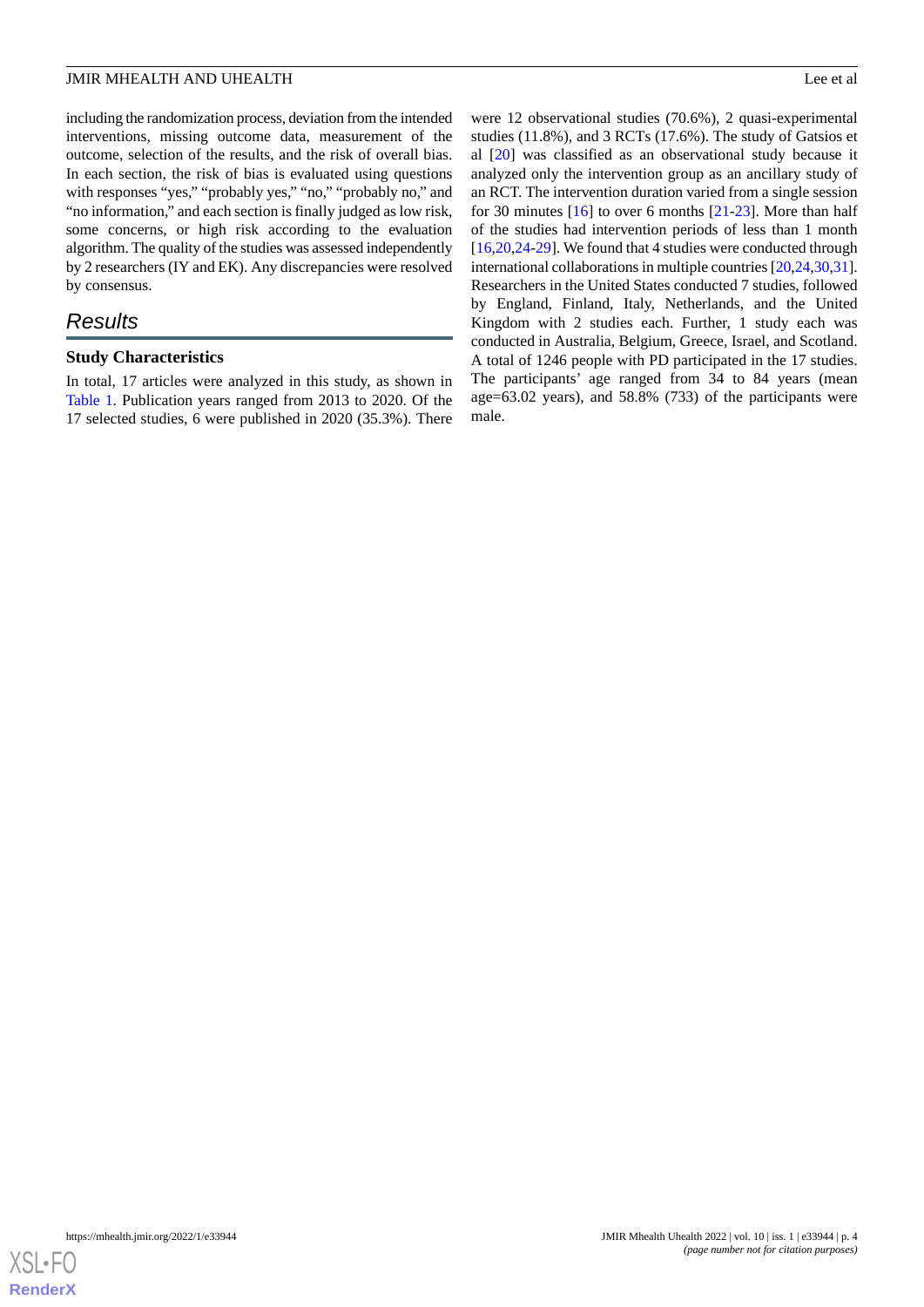<span id="page-4-0"></span>**Table 1.** Characteristics of the included studies.

| Author<br>(year)/country                                        | Aim and study design                                                                                                                                                                      | Participant characteristics<br>(sample size, gender, age, dis-<br>ease duration)                                                                                                                       | App name                                 | Frequency and du-<br>ration                                       | Results                                                                                                                                                                                                                                                                                                      |
|-----------------------------------------------------------------|-------------------------------------------------------------------------------------------------------------------------------------------------------------------------------------------|--------------------------------------------------------------------------------------------------------------------------------------------------------------------------------------------------------|------------------------------------------|-------------------------------------------------------------------|--------------------------------------------------------------------------------------------------------------------------------------------------------------------------------------------------------------------------------------------------------------------------------------------------------------|
| Keränen and Li-<br>ikkanen [32]<br>$(2013)/\text{Finland}$      | To evaluate the feasibili-<br>ty of medication re-<br>minders SMS; Observa-<br>tional                                                                                                     | Total: 45<br>Male: 29 (64.4%)<br>Age: 66.4 (SD 7.90) y                                                                                                                                                 | Not mentioned                            | 4 weeks                                                           | Most were satisfied with us-<br>ability (69%). The majority<br>wanted to continue using the<br>system $(80\%)$ .                                                                                                                                                                                             |
| Pan et al $[28]$<br>$(2015)/$ United<br><b>States</b>           | To develop and test a<br>mobile app to assess mo-<br>tor symptom severity;<br>Observational                                                                                               | Total: 40<br>Male: 35 (87.5%)<br>Age: 68.5 (SD 9.5) y<br>Disease duration: 6.6 (SD 9.5)<br>y                                                                                                           | $PDa$ Dr                                 | A single motor<br>performance test<br>session                     | PD Dr could effectively de-<br>tect hand resting tremor and<br>gait difficulty and estimate<br>motor symptom severity us-<br>ing the captured motion fea-<br>tures.                                                                                                                                          |
| Kassavetis et al<br>$[16]$ (2015)/Unit<br>ed Kingdom            | To develop and test<br>stand-alone software for<br>smartphones to assess<br>motor symptoms in PD<br>patients; Observational                                                               | Total: 14<br>Male: 7 (50%)<br>Age: 54.7 (range 34-75) y<br>Disease duration: 3.7 (SD 2.0)<br>y                                                                                                         | Not mentioned                            | A single motor<br>performance test<br>session for 30 min-<br>utes | Symptom severity could be<br>assessed from the motion<br>data (tremor,<br>bradykinesia).                                                                                                                                                                                                                     |
| Lee et al $[29]$<br>$(2016)/$ Australia                         | To generate a predictive<br>model for motor symp-<br>tom severity using cap-<br>tured data and to evaluate<br>compliance and user sat-<br>isfaction in a smartphone<br>app; Observational | <b>Total: 103</b><br>Male: 52 (50.5%)<br>Age: 66.5 (range 38-91) y<br>Disease duration: 8.75 (range<br>$0.5 -$<br>$24)$ y                                                                              | Not mentioned                            | Twice within 2<br>weeks                                           | Symptom severity could be<br>assessed from the motion<br>data (tremor, bradykinesia,<br>cognition). A prediction<br>model accounted for 52.3%<br>of the variation in motor<br>symptoms. Participants<br>showed high compliance<br>(96%). Most are satisfied<br>with usability (83%) and<br>usefulness (97%). |
| Silva de Lima et al<br>$[33]$<br>(2018)/Netherlands             | To assess the relationship<br>between the severity of<br>motor fluctuation and<br>walking time collected<br>using a mobile app; Ob-<br>servational                                        | <b>Total: 304</b><br>Male: 164 (54%)<br>Age: 63.1 (SD 8.5) y<br>Disease duration: 6.1 (SD 4.3)<br>у                                                                                                    | The Fox Wear-<br>able Compan-<br>ion app | 24 hours for 13<br>weeks                                          | Mean walking time was re-<br>lated to the severity of motor<br>symptoms. The postmedica-<br>tion activity was on average<br>higher than the premedica-<br>tion activity.                                                                                                                                     |
| Zhan et al $[21]$<br>$(2018)/$ United<br><b>States</b>          | To develop an objective<br>measurement tool<br>$(mPDSb)$ to assess PD<br>severity; Observational                                                                                          | Total: 169 (129 PD, 23 clinics<br>with<br>PD, 17 clinics without PD)<br>Age: 58.7 (SD 8.6), 64.6 (SD<br>11.5), and 54.2 (SD 16.5) y<br>Disease duration: 4.3 (SD 4.4)<br>y, 7.0 (SD 4.1) y, and $N/Ac$ | HopkinsPD                                | 3 times for 6<br>months                                           | For mPDS generation, 5 ac-<br>tivities were selected (gait,<br>balance, finger tapping,<br>voice, and reaction time).<br>The mPDS detected intraday<br>symptom fluctuations. Mo-<br>tor symptom severity could<br>be estimated from mPDS.                                                                    |
| Elm et al $[22]$<br>$(2019)/$ United<br><b>States</b>           | To evaluate the feasibili-<br>ty of a clinician dash-<br>board to monitor patient<br>symptoms through data<br>collected from ePROs <sup>c</sup><br>and a smart watch; Obser-<br>vational  | Total: 39<br>Male: 29 (74%)<br>Age: 61.9 (SD 10.5) y<br>Disease duration: 7.1 (SD 4.8)<br>у                                                                                                            | Fox Wearable<br>Companion app            | 3 times for 6<br>months                                           | Participants' compliance<br>rate was 66%. Medication<br>compliance and the severity<br>of ePRO symptoms from the<br>dashboard were the most<br>beneficial components for<br>clinicians' decisions.                                                                                                           |
| Gatsios et al [20]<br>$(2020)/\text{Italy},$<br>Greece, England | To evaluate the validity<br>and clinical usefulness of<br>data collected using a<br>smartphone and wearable<br>device; Observational                                                      | Total: 75<br>Male: 43 (60%)<br>Age: 67.7 (SD 8.7) y<br>Disease duration: 9.2 (SD 4.4)<br>y                                                                                                             | PD manager                               | 12 hours for $11-14$<br>days                                      | Participants' compliance<br>rate was 87%. Collected da-<br>ta from PD manager effec-<br>tively detected the tremor.                                                                                                                                                                                          |
| Habets et al [26]<br>(2020)/Netherlands                         | To evaluate the validity<br>of the eDiary app to col-<br>lect data using the EMA <sup>d</sup><br>method; Observational                                                                    | Total: 20<br>Male: 16 (80%)<br>Age: 63 (SD 7) y<br>Disease duration: 8 (SD 6) y                                                                                                                        | Not mentioned                            | 7 times per day for<br>14 days                                    | eDiary using EMA effective-<br>ly captured the relationship<br>between affect, motor perfor-<br>mance, and motor symp-<br>toms.                                                                                                                                                                              |

[XSL](http://www.w3.org/Style/XSL)•FO **[RenderX](http://www.renderx.com/)**

```
https://mhealth.jmir.org/2022/1/e33944 JMIR Mhealth Uhealth 2022 | vol. 10 | iss. 1 | e33944 | p. 5
                                                                             (page number not for citation purposes)
```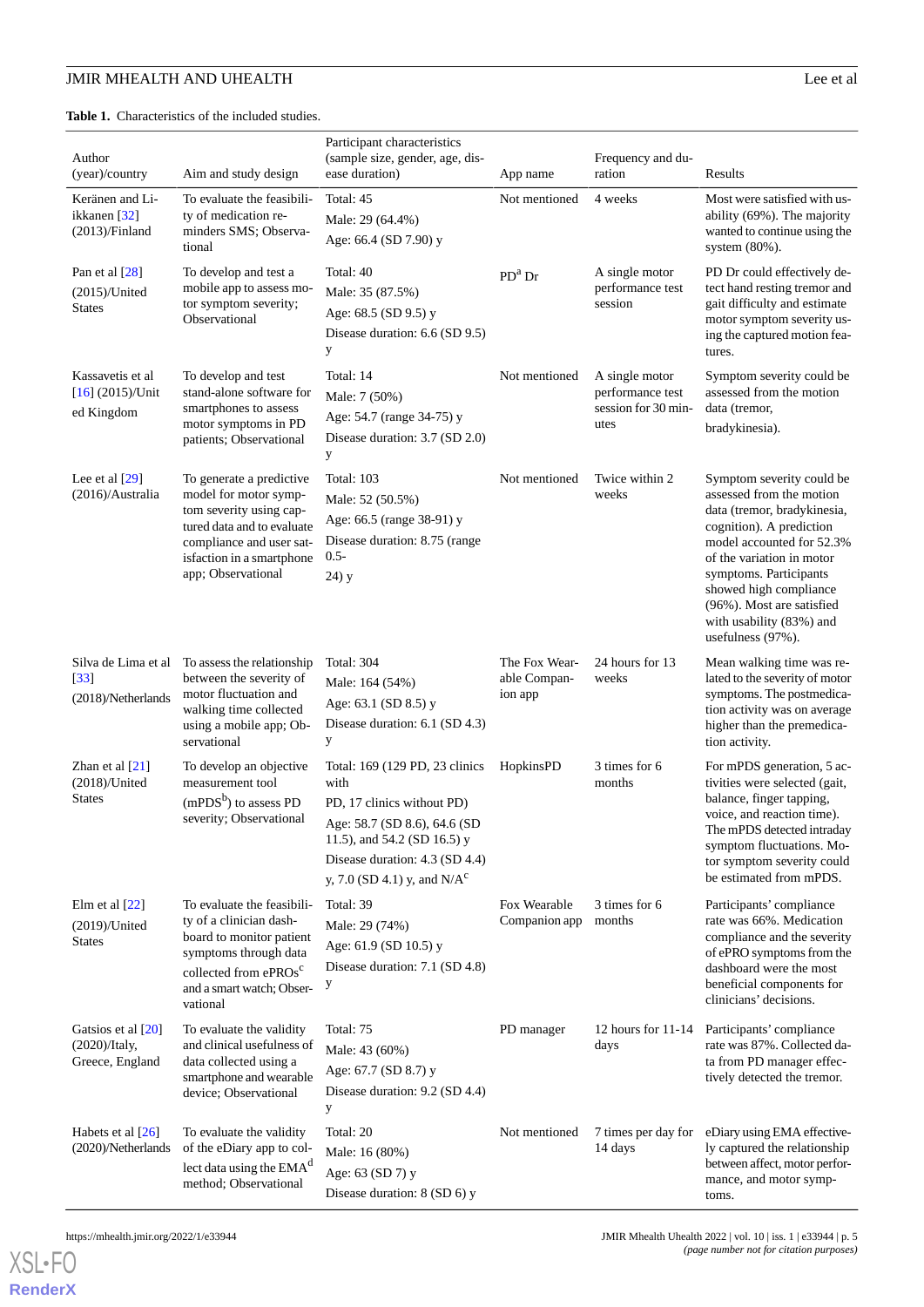| Author<br>(year)/country                                                      | Aim and study design                                                                                                                                                    | Participant characteristics<br>(sample size, gender, age, dis-<br>ease duration)                                                                                                                    | App name                                                    | Frequency and du-<br>ration                                                                  | Results                                                                                                                                                                                                                                                                                 |
|-------------------------------------------------------------------------------|-------------------------------------------------------------------------------------------------------------------------------------------------------------------------|-----------------------------------------------------------------------------------------------------------------------------------------------------------------------------------------------------|-------------------------------------------------------------|----------------------------------------------------------------------------------------------|-----------------------------------------------------------------------------------------------------------------------------------------------------------------------------------------------------------------------------------------------------------------------------------------|
| Landers and Ellis<br>$[34]$ (2020)/United<br><b>States</b>                    | To explore the feasibility,<br>safety, and effectiveness<br>of an exercise program to<br>promote physical activity<br>using a mobile app; Ob-<br>servational            | Total: 28<br>Male: 6 (21.4%)<br>Age: 62.1 (SD 9.6) y<br>Disease duration: 3.3 (SD 2.5)<br>y                                                                                                         | 9zest Parkin-<br>son's Therapy                              | 30-60 minutes, 3-5<br>times per week for<br>12 weeks for at<br>least 150 minutes<br>per week | Complete compliance was<br>found in 42.9% of partici-<br>pants, and a majority were<br>satisfied with the app exer-<br>cise (89.5%). Significant<br>improvement was observed<br>in the PDQ8 <sup>e</sup> scores, TUG<br>test <sup>f</sup> , and STS test <sup>g</sup> after 8<br>weeks. |
| Motolese et al $[25]$<br>$(2020)/$ Italy                                      | To evaluate the feasibili-<br>ty of remote patient<br>monitoring using a<br>smartphone; Observation-<br>al                                                              | Total: 54<br>Male: 36 (67%)<br>Age: 66.5 (range 59.7-72.2) y<br>Disease duration: 6.5 (range 4-<br>$11)$ y                                                                                          | EncephaLog<br>Home                                          | At least 2 times per<br>week for 3 weeks                                                     | Completed compliance was<br>29.6%. Motor symptom<br>severity could be estimated<br>from the captured motion<br>data (gait, tapping, tremor,<br>and cognition).                                                                                                                          |
| Wu and Cronin-<br>Golomb <sup>[27]</sup><br>$(2020)/$ United<br><b>States</b> | To investigate the rela-<br>tionship between sleep<br>quality and daytime<br>functioning based on data<br>collected using EMA and<br>actigraphy; Observation-<br>al     | Total: 20<br>Male: 13 (65%)<br>Age: 66.5 (SD 9.3) y<br>Disease duration: 6.0 (SD 4.3)<br>y                                                                                                          | SymTrend                                                    | Every day over 2<br>weeks                                                                    | The compliance rate was<br>91%-94%. Subjective sleep<br>quality significantly predict-<br>ed next-day anxiety. Other<br>variables were not related to<br>each other.                                                                                                                    |
| Horin et al<br>$[35](2019)/$ United<br><b>States</b>                          | To evaluate the usability<br>of a mobile app to im-<br>prove motor symptoms<br>(gait, speech, and dexter-<br>ity); Quasi-experimental                                   | Total: 37 ( $I^h$ : 17, $C^i$ : 20) Male:<br>22 (60%, I), 26 (70%, C) Age:<br>63.4 (SD 8.6) y (I), 64.9 (SD<br>8.4) y (C) Disease duration: 6.7<br>$(SD 5.6)$ y (I), 6.0 $(SD 4.3)$ y<br>(C)        | <b>Beats Medical</b><br>Parkinson's<br><b>Treatment App</b> | 30-60 minutes.<br>once a day for 90<br>days                                                  | Compliance was moderate<br>$(64.6\% - 67.4\%)$ . There were<br>no significant improvements<br>in gait, speech, or dexterity.                                                                                                                                                            |
| Kuosmanen et al<br>$[24]$ (2020)/Fin-<br>land, United King-<br>dom            | To monitor and evaluate<br>hand tremors using a<br>smartphone game and as-<br>sess medication effects<br>on hand tremors; Quasi-<br>experimental                        | Total: 13<br>Male: 5 (38.5%)<br>Age: 64.7 (SD 6.8) y<br>Disease duration: 7.1 (range 2-<br>$17)$ y                                                                                                  | STOP (the Sen-<br>tient Tracking<br>of Parkinson's)<br>app  | For 1 month                                                                                  | Motor symptom severity<br>was estimated from the col-<br>lected tremor data. Through<br>the collected accelerometer<br>signals, the medication ef-<br>fect on rigidity and bradyki-<br>nesia was confirmed.                                                                             |
| Ginis et al $[31]$<br>$(2016)/$ Belgium,<br>Israel                            | To compare the effects of Total: 38 (I: 22, C: 18)<br>gait training using a mo-<br>bile app and conventional<br>home-based training;<br>$\text{RCT}^{\text{j}}$ (pilot) | Male: 6 (15%, I), 11 (27.8%,<br>C) Age: 67.3 (SD 8.1) y (I),<br>66.1 (SD<br>8.1) y (C)<br>Disease duration: 10.7 (SD 5.4)<br>y<br>$(I), 11.7$ (SD 7.6) $y(C)$                                       | CuPiD system                                                | 3 times per week<br>for 6 weeks, with<br>weekly home visits<br>by the researcher             | 30 minutes, at least Both groups showed signifi-<br>cant improvements in gait<br>speed. The CuPiD group<br>improved significantly more<br>in balance than the control<br>group.                                                                                                         |
| Lakshminarayana<br>et al $[30]$<br>(2017)/England,<br>Scotland                | To evaluate the effective-<br>ness of mobile apps in<br>monitoring PD symp-<br>toms; RCT                                                                                | Total: 201 (I: 94, C: 107)<br>Male: 128 (63.8%, I), 116<br>$(57.9\%, C)$<br>Age: 59.9 (SD 9.2) y (I), 60.7<br>$(SD 10.3)$ y $(C)$<br>Disease duration: 5.7 (SD 4.2)<br>y (I),<br>5.5 (SD 4.9) y (C) | PTA (the<br>Parkinson's<br>Tracker App)                     | Once per day or<br>every other day for<br>16 weeks                                           | The PTA group reported an<br>improvement in medication<br>adherence and PCQ-PD <sup>k</sup><br>compared with TAU <sup>1</sup> .                                                                                                                                                         |

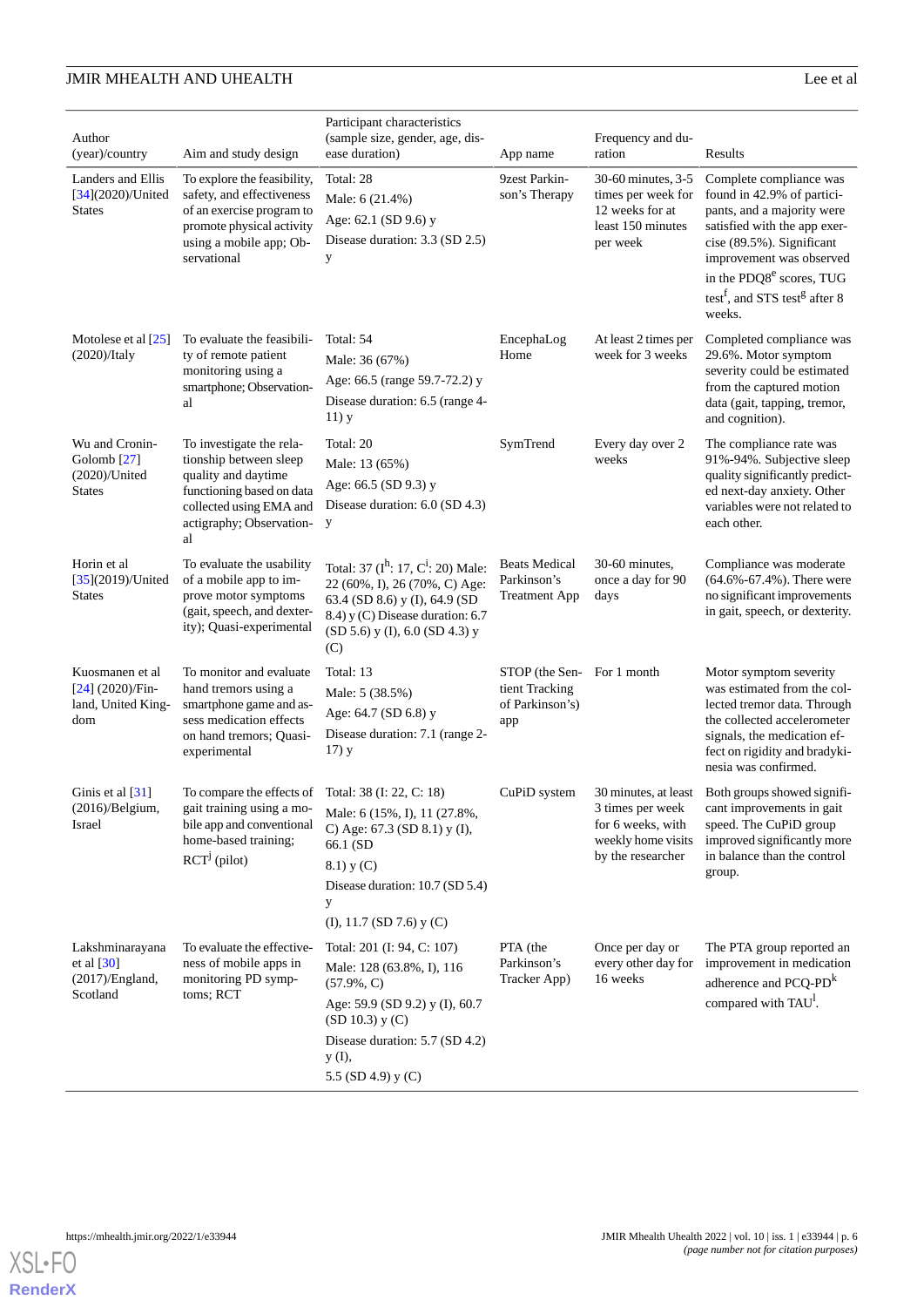| Author<br>(year)/ country                               | Aim and study design                                                                                                        | Participant characteristics<br>(sample size, gender, age, dis-<br>ease duration)                                                | App name | Frequency and du-<br>ration                                                                     | Results                                                                                                                                               |  |
|---------------------------------------------------------|-----------------------------------------------------------------------------------------------------------------------------|---------------------------------------------------------------------------------------------------------------------------------|----------|-------------------------------------------------------------------------------------------------|-------------------------------------------------------------------------------------------------------------------------------------------------------|--|
| Ellis et al $[23]$<br>$(2019)$ /United<br><b>States</b> | To evaluate the safety<br>and effectiveness of an<br>exercise program using<br>the mobile app; RCT<br>(single-blind, pilot) | Total: 44 (I: 23, C: 21)<br>Male: 25 (57.7%, I), 23 (52%,<br>$\mathcal{C}$<br>Age: 64.8 (SD 8.5) y (I), 63.3<br>(SD 10.6) y (C) |          | 5-7 times or at<br>least 3 times per<br>week for 6 months<br>and later extended<br>to 12 months | Daily steps and $6MWTm$ did<br>not show statistically signif-<br>icant between-group differ-<br>ences. $PDQ-39n$ improved<br>in the mobile app group. |  |
|                                                         |                                                                                                                             | Disease duration: 5.9 (SD 3.5)<br>$y$ (I), 3.7 (SD 2.1) $y$ (C)                                                                 |          |                                                                                                 |                                                                                                                                                       |  |

<sup>a</sup>PD: Parkinson disease.

<sup>b</sup>mPDS: mobile Parkinson disease score.

 $\rm^c$ N/A: not available.

<sup>d</sup>EMA: ecological momentary assessment.

e PDQ8: Parkinson Disease Questionnaire 8.

<sup>f</sup>TUG test: timed up-and-go test.

<sup>g</sup>STS test: sit-to-stand test.

<sup>h</sup>I: intervention group.

 ${}^{i}C$ : control group.

<sup>j</sup>RCT: randomized controlled trial.

k PCQ-PD: Patient-Centered Questionnaire for Parkinson Disease.

<sup>1</sup>TAU: treatment as usual.

<sup>m</sup>6MWT: 6-meter walking test.

<sup>n</sup>PDQ-39: Parkinson Disease Quality of Life.

#### **Quality Appraisal**

The quality appraisal results of the 17 selected studies are as follows. In 14 observational studies and quasi-experimental studies, there was no high risk of bias in terms of the confounding variables, classification of interventions, deviations from intended interventions, missing data, or measurement of outcomes. Among the 14 studies, 1 was evaluated as having "serious" concerns regarding the selection of participants and "critical" concerns for the selection of the reported results [[21\]](#page-16-1). Furthermore, 2 studies were evaluated as having "serious" concerns regarding the selection of participants and the reported results [\[24](#page-16-3)[,35](#page-16-15)]. Thus, these 3 studies were evaluated as having "serious" or "critical" concerns in at least 1 of the 7 domains in ROBINS-I, as observed in [Table 2](#page-7-0). This review was conducted to explore the use of mobile apps in PD and focus on the features and characteristics of these apps, and not to evaluate the effectiveness of interventions. Therefore, 3 studies evaluated as "critical" and "serious" were included in the analysis to determine the usage characteristics of the mobile apps.

RoB2 was used to appraise 3 RCTs of which 2 reported only the baseline characteristics of participants without a prior homogeneity analysis between the intervention and control groups [\[23](#page-16-2),[31\]](#page-16-6). However, these studies reported a computer-generated stratified randomization procedure in the randomization process. Therefore, they were considered as having "low risk" in the randomization process and "low risk" in all the other domains of RoB2. The other study was also deemed to be "low risk" in all the domains of RoB2 [\[30](#page-16-5)]. All RCTs were evaluated as having a low risk of bias, as observed in [Table 3](#page-7-1).

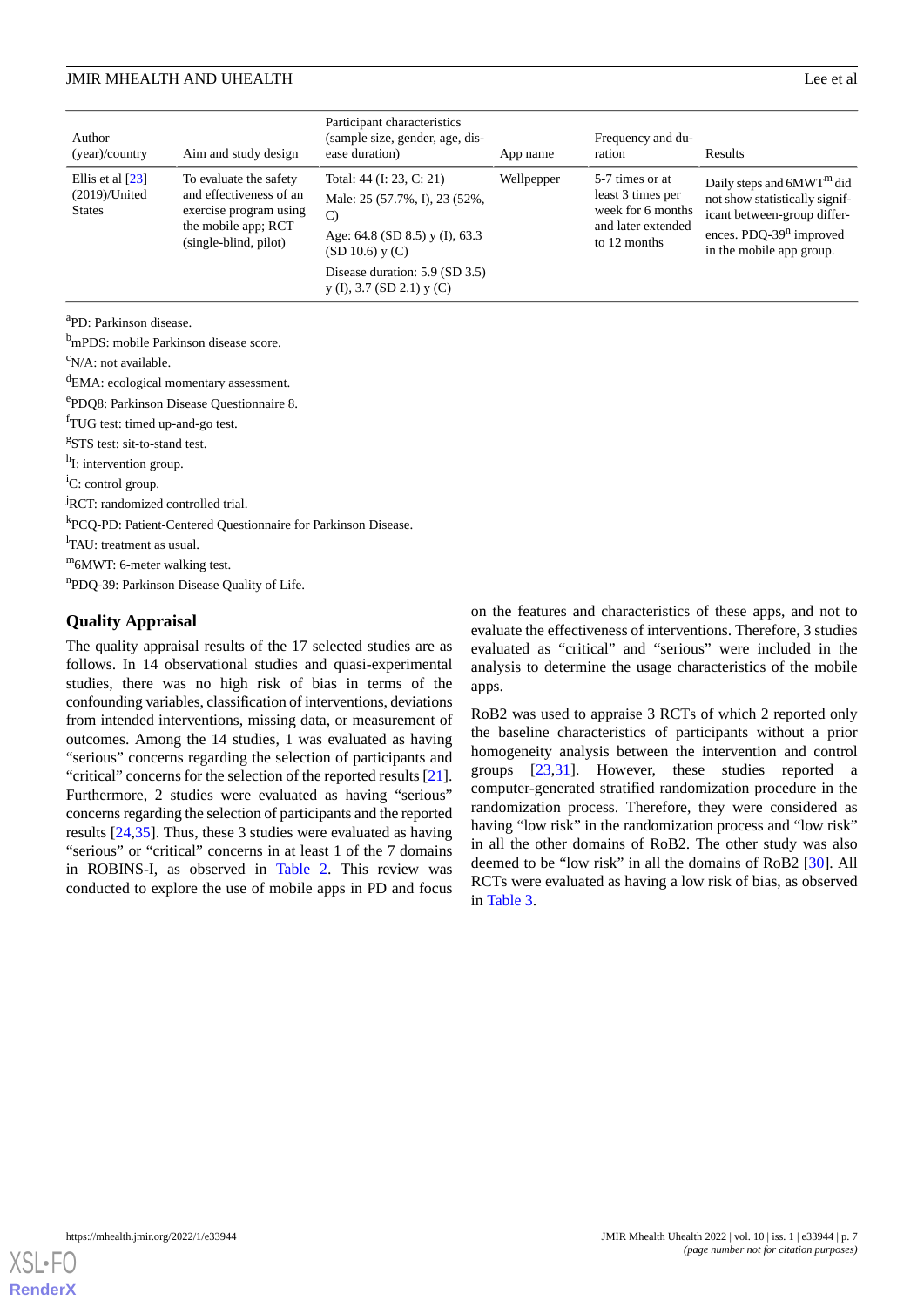<span id="page-7-0"></span>**Table 2.** Quality appraisal of the studies: risk of bias in nonrandomized studies of interventions.

| Study (year)                                  | Confounding | Participant<br>selection | Intervention<br>classification | Deviations from<br>intended inter-<br>ventions | Missing data | Outcome mea-<br>surements | Selection of<br>the reported<br>results | Overall  |
|-----------------------------------------------|-------------|--------------------------|--------------------------------|------------------------------------------------|--------------|---------------------------|-----------------------------------------|----------|
| Keränen and Li- Low<br>ikkanen [32]<br>(2013) |             | Moderate                 | Low                            | Low                                            | Low          | Low                       | Low                                     | Moderate |
| Pan et al [28]<br>(2015)                      | Low         | Moderate                 | Moderate                       | Low                                            | Low          | Low                       | Low                                     | Moderate |
| Kassavetis et al Low<br>[16] (2015)           |             | Low                      | Low                            | Low                                            | Low          | Low                       | Low                                     | Low      |
| Lee et al $[29]$<br>(2016)                    | Low         | Low                      | Moderate                       | Low                                            | Low          | Low                       | Low                                     | Moderate |
| Silva de Lima<br>et al $[33] (2018)$          | Low         | Low                      | Low                            | Low                                            | Low          |                           | Low                                     | Low      |
| Zhan et al $[21]$<br>(2018)                   | Low         | Serious                  | Low                            | NI <sup>a</sup>                                | Low          |                           | Critical                                | Critical |
| Elm et al $[22]$<br>(2019)                    | Low         | Low                      | Low                            | Moderate                                       | Low          | Low                       | Low                                     | Moderate |
| Gatsios et al<br>$[20]$ (2020)                | Low         | Low                      | Low                            | Low                                            | Low          | Low                       | Low                                     | Low      |
| Habets et al<br>[26] (2020)                   | Low         | Low                      | Low                            | Low                                            | Low          | Low                       | Low                                     | Low      |
| Landers and El-<br>lis $[34]$ (2020)          | Low         | Moderate                 | Low                            | Low                                            | Low          |                           | Low                                     | Moderate |
| Motolese et al<br>[25] (2020)                 | Low         | Low                      | Low                            | Low                                            | Low          | Low                       | Low                                     | Low      |
| Wu and Cronin- Low<br>Golomb $[27]$<br>(2020) |             | Low                      | Low                            | Low                                            | Low          | Low                       | Low                                     | Low      |
| Horin et al $\left[35\right]$ Low<br>(2019)   |             | Low                      | Low                            | Low                                            | NI           | Low                       | Serious                                 | Serious  |
| Kuosmanenet al Low<br>[24] (2020)             |             | Serious                  | Moderate                       | Moderate                                       | Low          | Low                       | Low                                     | Serious  |

<span id="page-7-1"></span><sup>a</sup>NI: no information.

**Table 3.** Quality appraisal of the studies: revised Cochrane risk of bias tool for randomized trials.

| Author (year)                          | Randomization<br>process | Deviations from<br>intended interven-<br>tions | Missing outcome<br>data | Outcome measure-<br>ments | Selection of the re-<br>ported results | Overall  |
|----------------------------------------|--------------------------|------------------------------------------------|-------------------------|---------------------------|----------------------------------------|----------|
| Ginis et al $[31]$ (2016)              | Low risk                 | Low risk                                       | Low risk                | Low risk                  | Low risk                               | Low risk |
| Lakshminarayana et<br>al $[30]$ (2017) | Low risk                 | Low risk                                       | Low risk                | Low risk                  | Low risk                               | Low risk |
| Ellis et al $[23]$ (2019)              | Low risk                 | Low risk                                       | Low risk                | Low risk                  | Low risk                               | Low risk |

#### **Features and Usage of the Mobile Apps**

The mobile app system configurations used in this review included 5 types of symptom data collection, reminder, or user interaction functions, given in [Table 4.](#page-9-0) Types of symptom data collection included using the sensor of a smartphone or wearable device, task performance, voice recordings, and self-reported surveys. Among 17 studies, 6 studies collected symptoms using a smartphone accelerometer and gyroscope [[16,](#page-15-15)[20](#page-16-0)[,21](#page-16-1),[24](#page-16-3),[25,](#page-16-13)[28\]](#page-16-8). Further, 7 studies used wearable devices [[20](#page-16-0),[23,](#page-16-2)[26](#page-16-11)[,27](#page-16-14),[31](#page-16-6),[33,](#page-16-9)[35\]](#page-16-15),

[XSL](http://www.w3.org/Style/XSL)•FO **[RenderX](http://www.renderx.com/)**

which included a smartwatch [\[20](#page-16-0),[33\]](#page-16-9), a smart insole [20], an actigraph such as a Fitbit [[23\]](#page-16-2), and sensors attached to the ankle [[31,](#page-16-6)[35\]](#page-16-15), chest [[26](#page-16-11)], or wrist [[26\]](#page-16-11). Task performance was assessed in 9 studies [\[16](#page-15-15),[20](#page-16-0)[,21](#page-16-1),[24](#page-16-3)[,25](#page-16-13),[29](#page-16-4)[,30](#page-16-5),[34](#page-16-12)[,35](#page-16-15)]. Finger tapping was the most common with 5 studies using it  $[16,21,25,29,30]$  $[16,21,25,29,30]$  $[16,21,25,29,30]$  $[16,21,25,29,30]$  $[16,21,25,29,30]$  $[16,21,25,29,30]$  $[16,21,25,29,30]$  $[16,21,25,29,30]$ , followed by cognitive function tests using games or memory tests in 4 studies [\[20](#page-16-0),[25,](#page-16-13)[29](#page-16-4),[30\]](#page-16-5). There were games such as a ball game [\[24](#page-16-3)] and a 9-hole peg game [[35\]](#page-16-15) for motor symptom measurement. Task performance also included the sit-to-stand test [\[34](#page-16-12)] and the timed up-and-go test [[25,](#page-16-13)[34](#page-16-12)]. Voice data were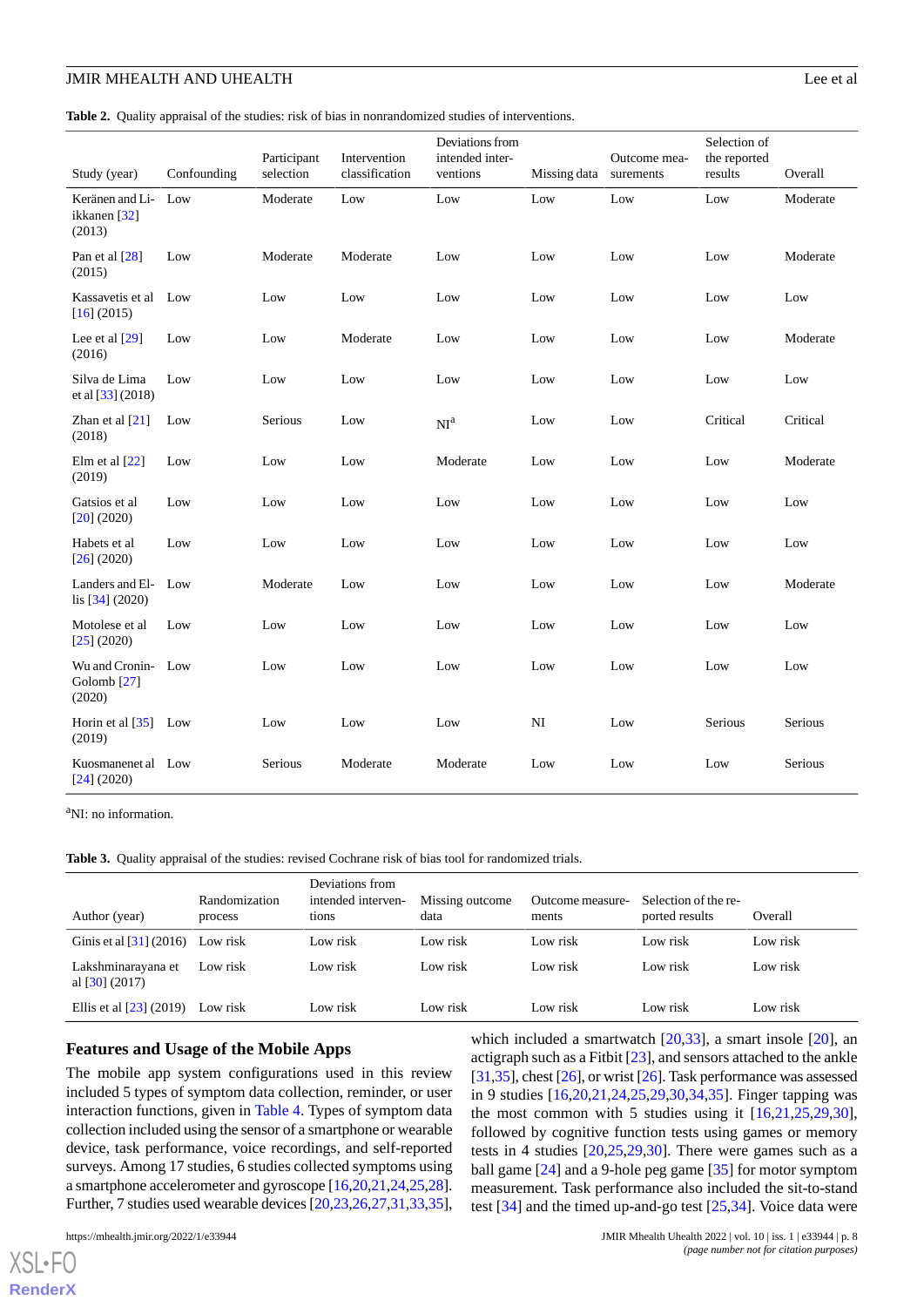collected using the microphone of a smartphone in 2 studies [[20](#page-16-0)[,21](#page-16-1)], and 1 study collected voice data using a head-mounted condenser microphone [\[35](#page-16-15)]. Another method of collecting data on symptoms was a self-reported survey [[20](#page-16-0)[,22,](#page-16-10)[24](#page-16-3)[,26](#page-16-11),[27](#page-16-14),[30,](#page-16-5)[34\]](#page-16-12). Structured survey tools for electronic patient-reported outcomes [[22\]](#page-16-10) and ecological momentary assessments (EMAs) [[26](#page-16-11)[,27](#page-16-14)] were developed. EMAs collect subjective experiences at multiple semirandomized moments during the day to better capture symptom changes.

Functions other than symptom collection were reminders [[22](#page-16-10)[,24](#page-16-3),[30](#page-16-5)[,32](#page-16-7),[33\]](#page-16-9) or user interactions [[23](#page-16-2)[,28](#page-16-8),[31](#page-16-6)[,34](#page-16-12)]. Reminder functions, such as symptomatic alerts and medication reminders, were the most common features to assist people with PD in self-care. The user interaction functions provided feedback based on patient activity [\[23](#page-16-2),[31,](#page-16-6)[34](#page-16-12)] or communication with a medical care facility server [[28\]](#page-16-8).

The measured outcomes of mobile app usage were participants' satisfaction with the mobile app [[25,](#page-16-13)[29](#page-16-4),[32](#page-16-7),[34\]](#page-16-12), compliance with using the app [\[20](#page-16-0),[22,](#page-16-10)[23](#page-16-2),[25,](#page-16-13)[27](#page-16-14),[29,](#page-16-4)[31](#page-16-6),[34,](#page-16-12)[35](#page-16-15)], and correlations between the collected symptom data and symptom severity for people with PD [[16,](#page-15-15)[20](#page-16-0)-[22,](#page-16-10)[24](#page-16-3),[26-](#page-16-11)[29](#page-16-4)[,33](#page-16-9)] ([Table 4](#page-9-0)). Satisfaction with the mobile app was investigated using structured items in various studies. The overall satisfaction rate was 83% to 89.5%  $[25,29,34]$  $[25,29,34]$  $[25,29,34]$  $[25,29,34]$  $[25,29,34]$ , and 1 study reported a rate of 69%  $[32]$  $[32]$ . In 1 study,

80% of the users were willing to use the app again because it provided medication reminders via SMS [[32\]](#page-16-7), and 97% of the users who used the app to measure motor symptoms responded that the app was useful [\[29](#page-16-4)]. Compliance mostly ranged from relatively high (87% to 96%)  $[20,27,29]$  $[20,27,29]$  $[20,27,29]$  $[20,27,29]$  $[20,27,29]$  to moderate (42.9% to 67.4%) [\[22](#page-16-10),[34](#page-16-12)[,35](#page-16-15)], whereas 1 study reported very low compliance  $(29.6\%)$  [\[25](#page-16-13)]. A study that compared groups with and without a mobile intervention reported no between-group difference in compliance [[23\]](#page-16-2). Several studies reported that the data collected through the app could be used to estimate the severity of motor symptoms [[16,](#page-15-15)[21](#page-16-1),[24,](#page-16-3)[28](#page-16-8),[29,](#page-16-4)[33](#page-16-9)].

Patient outcomes were measured in 5 studies. The measured patient outcomes were changes in symptoms or activity levels  $[23,30,31,34,35]$  $[23,30,31,34,35]$  $[23,30,31,34,35]$  $[23,30,31,34,35]$  $[23,30,31,34,35]$  $[23,30,31,34,35]$  $[23,30,31,34,35]$  $[23,30,31,34,35]$ , medication adherence  $[30]$  $[30]$ , and quality of life [[23,](#page-16-2)[30,](#page-16-5)[31](#page-16-6)[,34](#page-16-12)]. Studies have reported an improvement in patient symptoms, activity levels, and gait balance in the mobile app group [[31,](#page-16-6)[34](#page-16-12)]. Further, 2 studies compared activity-level differences between groups using mobile apps and usual interventions; however, there were no differences between the 2 groups in terms of symptoms or activity levels [\[23](#page-16-2)[,30](#page-16-5)]. Several studies provided medication reminders using apps, but only 1 study measured medication adherence. This study reported that medication reminders sent using apps led to improved medication adherence [[30\]](#page-16-5). Some studies that measured quality of life reported improvement [[23,](#page-16-2)[34\]](#page-16-12), but others did not [[30,](#page-16-5)[31](#page-16-6)].

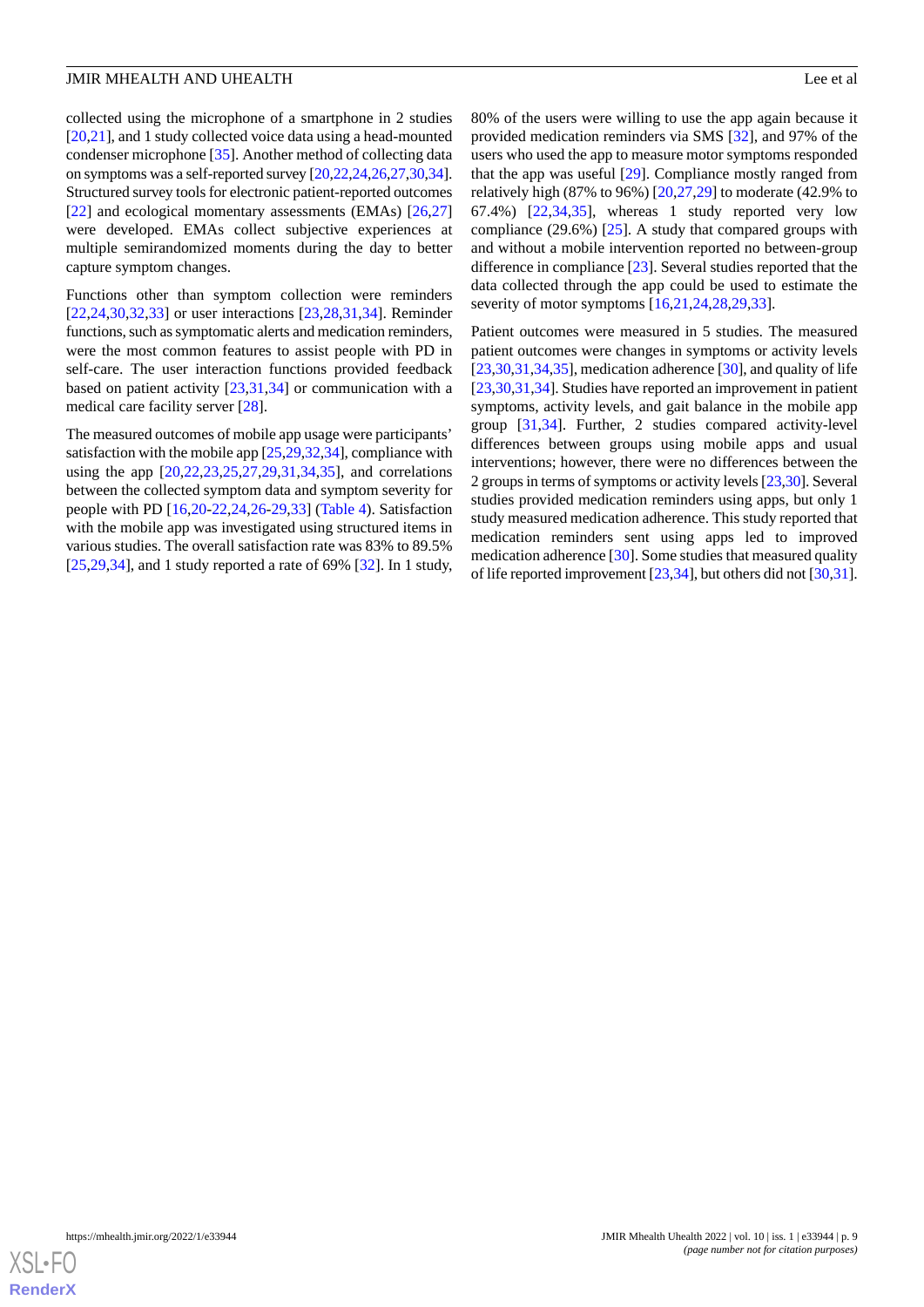<span id="page-9-0"></span>**Table 4.** Features and usage of the mobile apps in the included studies.

| Study (year)                                          | Features of the mobile app      |                                                   |               | Outcome measurements |                         |                     |                       |                   |                  |                             |          |
|-------------------------------------------------------|---------------------------------|---------------------------------------------------|---------------|----------------------|-------------------------|---------------------|-----------------------|-------------------|------------------|-----------------------------|----------|
|                                                       | Type of symptom data collection |                                                   |               |                      |                         | Function            |                       | Satisfac-<br>tion | Feasibili-<br>ty | Symptom Patient<br>severity | outcomes |
|                                                       | Smartphone<br>sensor            | Task per-<br>formance                             | Voice<br>data | Wearable<br>device   | Self-re-<br>port        | Reminder            | User inter-<br>action |                   |                  |                             |          |
| Keränen and Li-<br>ikkanen [32]<br>(2013)             |                                 |                                                   |               |                      |                         | $\checkmark$<br>SMS |                       | $\checkmark$      |                  |                             |          |
| Pan et al [28]<br>(2015)                              | ✓                               |                                                   |               |                      |                         |                     | ✓                     |                   |                  | ✓                           |          |
| Kassavetis et al<br>[16] (2015)                       | ✓                               | ✓                                                 |               |                      |                         |                     |                       |                   |                  |                             |          |
| Lee et al [29]<br>(2016)                              |                                 | $\boldsymbol{\checkmark}$ $\text{CIT}^{\text{a}}$ |               |                      |                         |                     |                       | ✓                 | ✓                | ✓                           |          |
| Silva de Lima et<br>al [33] (2018)                    |                                 |                                                   |               | ✓                    |                         | ✓                   |                       |                   |                  | ✓                           |          |
| Zhan et al [21]<br>(2018)                             | ✓                               | ✓                                                 | ✓             |                      |                         |                     |                       |                   |                  | $\sqrt{mPDS}^{b}$           |          |
| Elm et al [22]<br>(2019)                              |                                 |                                                   |               |                      | ✓<br>ePROs <sup>c</sup> | ✓                   |                       |                   | ✓                | ✓                           |          |
| Gatsios et al $[20]$ $\checkmark$<br>(2020)           |                                 | ✓                                                 | ✓             | ✓                    | ✓                       |                     |                       |                   | ✓                | ✓                           |          |
| Habets et al [26]<br>(2020)                           |                                 |                                                   |               | ✓                    | ✓<br>EMA <sup>d</sup>   |                     |                       |                   |                  | ✓                           |          |
| Landers and Ellis<br>[34] (2020)                      |                                 | ✓                                                 |               |                      | ✓                       |                     | ✓                     | ✓                 | ✓                |                             | ✓        |
| Motolese et al<br>[25] (2020)                         | ✓                               | ✓<br><b>CIT</b>                                   |               |                      |                         |                     |                       | ✓                 | ✓                |                             |          |
| Wu and Cronin-<br>Golomb <sup>[27]</sup><br>(2020)    |                                 |                                                   |               | ✓                    | ✓<br><b>EMA</b>         |                     |                       |                   | ✓                | ✓                           |          |
| Horin et al [35]<br>(2019)                            |                                 | ✓<br>Game                                         |               | ✓                    |                         |                     |                       |                   | ✓                |                             | ✓        |
| Kuosmanen et al $\blacktriangledown$<br>$[24]$ (2020) |                                 | ✓<br>Game                                         |               |                      | $\checkmark$            | ✓                   |                       |                   |                  | $\checkmark$                |          |
| Ginis et al [31]<br>(2016)                            |                                 |                                                   |               | ✓                    |                         |                     | ✓                     |                   | ✓                |                             | J        |
| Lakshminarayana<br>et al [30] (2017)                  |                                 | ✓<br>Game                                         |               |                      | ✓                       | ✓                   |                       |                   |                  |                             |          |
| Ellis et al [23]<br>(2019)                            |                                 |                                                   |               | $\checkmark$         |                         |                     | $\checkmark$          |                   | ✓                |                             | ✓        |

<sup>a</sup>CIT: cognitive interference test.

<sup>b</sup>mPDS: mobile Parkinson disease score.

<sup>c</sup>ePROs: electronic patient-reported outcomes.

<sup>d</sup>EMA: ecological momentary assessment.

#### **Self-care Maintenance**

The use of mobile apps for self-care maintenance in this review encompassed medication adherence and physical activity, as indicated in [Table 5](#page-11-0). Among the 17 studies, 6 were related to medication [[22,](#page-16-10)[24](#page-16-3),[26,](#page-16-11)[30](#page-16-5),[32,](#page-16-7)[33](#page-16-9)]. These included 1 RCT [\[30](#page-16-5)], 1

[XSL](http://www.w3.org/Style/XSL)•FO **[RenderX](http://www.renderx.com/)** quasi-experimental study [\[24](#page-16-3)], and 4 observational studies. Of these, 5 studies provided medication reminders via SMS [\[32](#page-16-7)] or web push notifications in the apps [[22](#page-16-10)[,24](#page-16-3),[30,](#page-16-5)[33\]](#page-16-9) to promote medication adherence according to a preset medication time. Studies using web push notifications also recorded medication tracking through responses to medication reminders. Another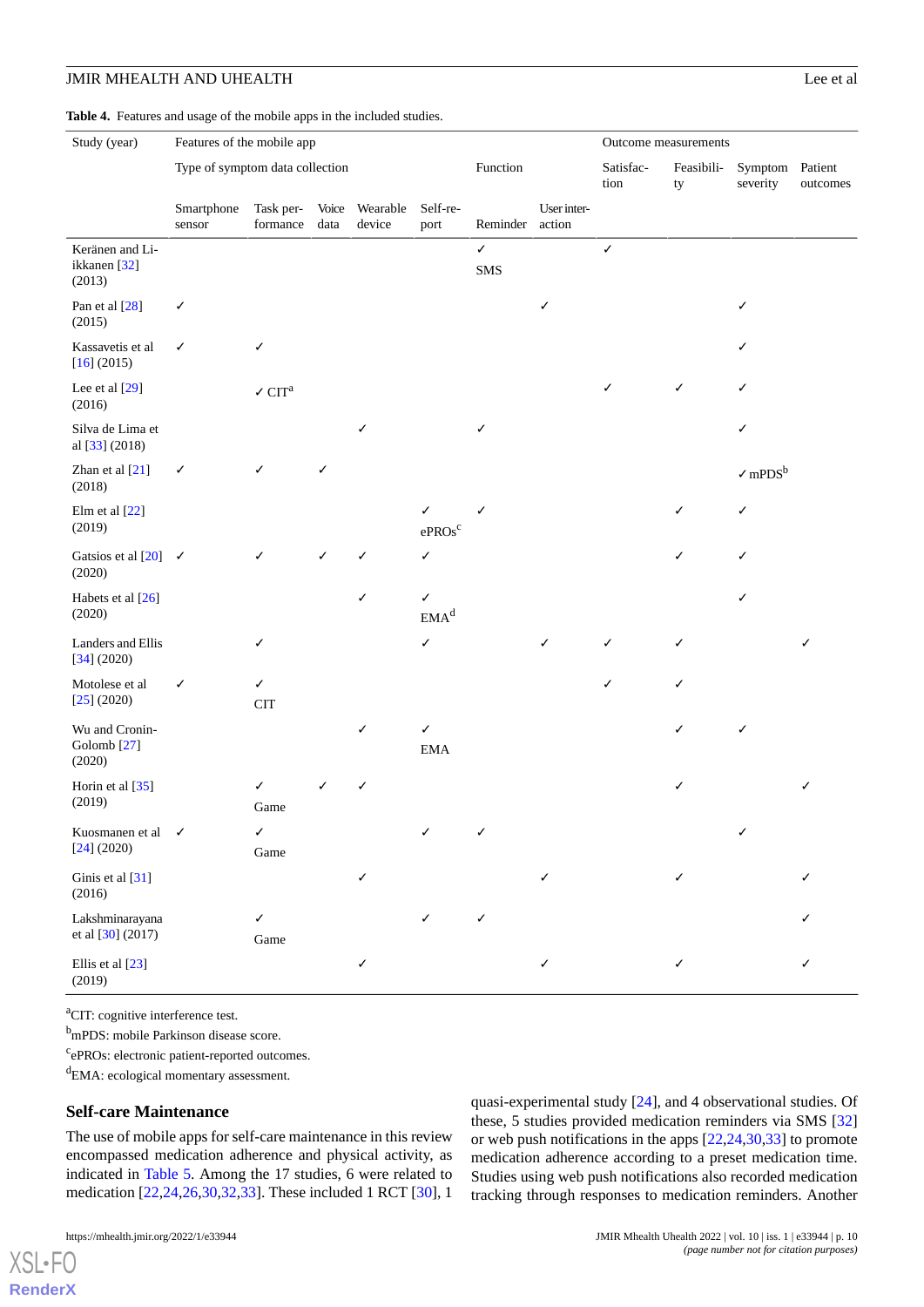study collected data on medication intake through EMAs [[26\]](#page-16-11). As outcome measures, studies evaluated medication adherence using self-report questionnaires, participants' satisfaction, as well the relationship between symptom fluctuations or severity and medication intake [\[24](#page-16-3)[,26](#page-16-11),[30,](#page-16-5)[32](#page-16-7)[,33](#page-16-9)]. Another study provided notifications to promote medication adherence through a mobile app, but it did not measure the relevant outcomes [[22\]](#page-16-10).

Physical activity was measured in 3 studies among which 2 studies provided tailored exercises to each participant through a mobile app [[23](#page-16-2)[,34](#page-16-12)], and another study consisted of an exercise program for 30 minutes to improve gait, speech, and dexterity

symptoms [\[35](#page-16-15)]. There was an observational study [\[34](#page-16-12)], a quasi-experimental study [[35\]](#page-16-15), and an RCT [[23\]](#page-16-2). Landers and Ellis [\[34](#page-16-12)] provided tailored video-guided exercises using a proprietary algorithm based on motor symptom data collected through the app. Ellis et al [\[23](#page-16-2)] compared the delivery of a prescribed set of exercises with and without mHealth technology. All studies collected information on motor symptoms to measure symptom- and activity-level changes and evaluated the feasibility of the mobile apps based on compliance. Patient outcomes such as quality of life were evaluated in 2 studies [\[23](#page-16-2),[34\]](#page-16-12).

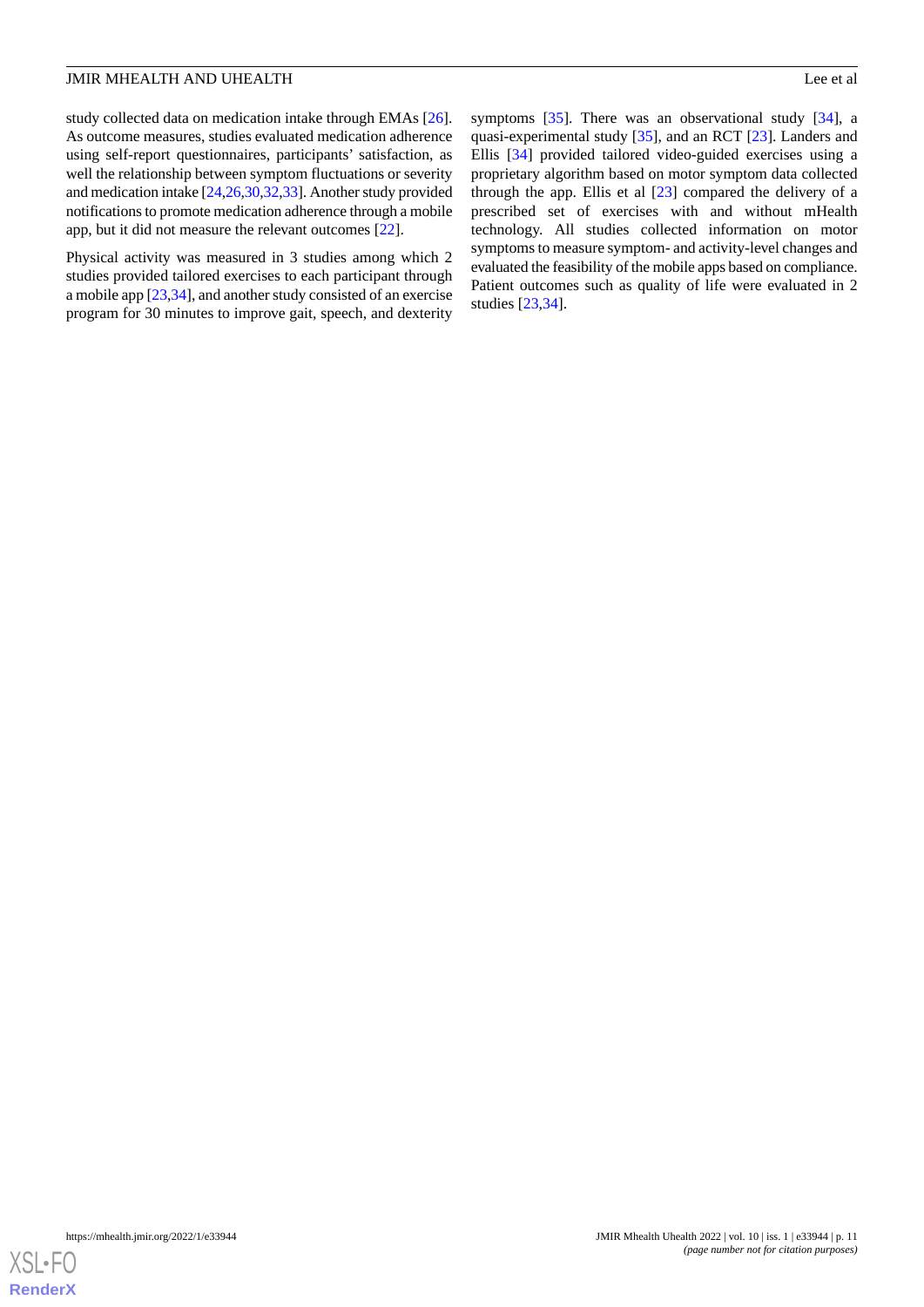<span id="page-11-0"></span>**Table 5.** Self-management characteristics of the mobile apps.

| Authors (year)                                        | tenance                            |              | Self-care main-<br>Self-care monitoring |                                           |              |                      |                                     |                                          |                                        |              |                                       | Self-care<br>manage-<br>ment |                         |
|-------------------------------------------------------|------------------------------------|--------------|-----------------------------------------|-------------------------------------------|--------------|----------------------|-------------------------------------|------------------------------------------|----------------------------------------|--------------|---------------------------------------|------------------------------|-------------------------|
|                                                       |                                    |              | Motor symptoms                          |                                           |              | Nonmotor symptoms    |                                     |                                          |                                        |              |                                       |                              |                         |
|                                                       | PA <sup>a</sup>                    | $TA^b$       |                                         | $\text{Tr.}^{\text{c}}$ Rig. <sup>d</sup> | $BK^e$       | PI <sup>f</sup>      | Others                              | $\mathrm{SA}^\mathrm{g}$                 | NS <sup>h</sup>                        |              | $\overrightarrow{AD}$ AD <sup>j</sup> | Others                       |                         |
| Keränen and<br>Liikkanen<br>[32] (2013)               |                                    | $\checkmark$ |                                         |                                           |              |                      |                                     |                                          |                                        |              |                                       |                              |                         |
| Pan et al [28]<br>(2015)                              |                                    |              | ✓                                       |                                           |              | ✓                    |                                     |                                          |                                        |              |                                       |                              |                         |
| Kassavetis et<br>al [16] (2015)                       |                                    |              | ✓                                       |                                           | $\checkmark$ |                      |                                     |                                          |                                        |              |                                       |                              |                         |
| Lee et al [29]<br>(2016)                              |                                    |              | ✓                                       |                                           | $\checkmark$ |                      |                                     |                                          | ✓<br>Cognition                         |              |                                       |                              |                         |
| Silva de Lima<br>et al [33]<br>(2018)                 |                                    | ✓            |                                         |                                           |              |                      | $\checkmark$<br>PA level            |                                          |                                        |              |                                       |                              |                         |
| Zhan et al [21]<br>(2018)                             |                                    |              |                                         |                                           | ✓            | ✓<br>Gait            | $\checkmark$<br>Speech              |                                          |                                        |              |                                       |                              |                         |
| Elm et al $[22]$<br>(2019)                            |                                    | ✓            | ✓                                       | ✓                                         | $\checkmark$ | ✓<br>Gait            | $\checkmark$<br>Speech              |                                          |                                        |              | $\checkmark$<br>Constipation          |                              |                         |
| Gatsios et al<br>$[20]$ (2020)                        |                                    |              | ✓                                       |                                           | $\checkmark$ | ✓                    | ✓<br>Speech/PA<br>level             |                                          | ✓<br>Cogni-<br>tion/emotion            | ✓            |                                       |                              |                         |
| Habets et al<br>$[26]$ (2020)                         |                                    |              |                                         |                                           | ✓            | ✓                    | $\checkmark$<br>Speech/<br>PA level | $\checkmark$<br>Hallu-<br>cina-<br>tions | $\checkmark$<br>Emotion                | ✓            |                                       | $\checkmark$<br>Fatigue      |                         |
| Landers and<br>Ellis <sup>[34]</sup><br>(2020)        | ✓                                  |              | ✓                                       |                                           |              | ✓                    | $\checkmark$<br>Fall/PA<br>level    |                                          |                                        |              |                                       |                              |                         |
| Motolese et al<br>[25] (2020)                         |                                    |              | ✓                                       |                                           | $\checkmark$ | ✓<br>Gait            |                                     |                                          | ✓<br>Cognition                         |              |                                       |                              |                         |
| Wu and<br>Cronin-<br>Golomb <sup>[27]</sup><br>(2020) |                                    |              |                                         |                                           |              |                      |                                     |                                          | $\checkmark$<br>Cogni-<br>tion/emotion | $\checkmark$ |                                       | $\checkmark$<br>Fatigue      |                         |
| Horin et al<br>[35] (2019)                            | ✓<br>Gait,<br>speech,<br>dexterity |              | $\checkmark$                            |                                           | $\checkmark$ | ✓<br>Gait            | ✓<br>Speech                         |                                          |                                        |              |                                       |                              |                         |
| Kuosmanen et<br>al [24] (2020)                        |                                    | ✓            | ✓                                       |                                           |              |                      | $\checkmark$<br>Dyskinesia          |                                          |                                        |              |                                       |                              |                         |
| Ginis et al<br>[31] (2016)                            |                                    |              |                                         |                                           |              | $\checkmark$<br>Gait |                                     |                                          |                                        |              |                                       |                              | ✓<br>Gait train-<br>ing |
| Lakshmi-<br>narayana et al<br>[30] (2017)             |                                    | ✓            |                                         |                                           | $\checkmark$ |                      | ✓<br>PA level                       |                                          | ✓<br>Cogni-<br>tion/emotion            | ✓            |                                       | $\checkmark$<br>Pain         |                         |
| Ellis et al $[23]$ $\checkmark$<br>(2019)             |                                    |              |                                         |                                           |              |                      | $\checkmark$<br>PA level            |                                          |                                        |              |                                       |                              |                         |

<sup>a</sup>PA: physical activity.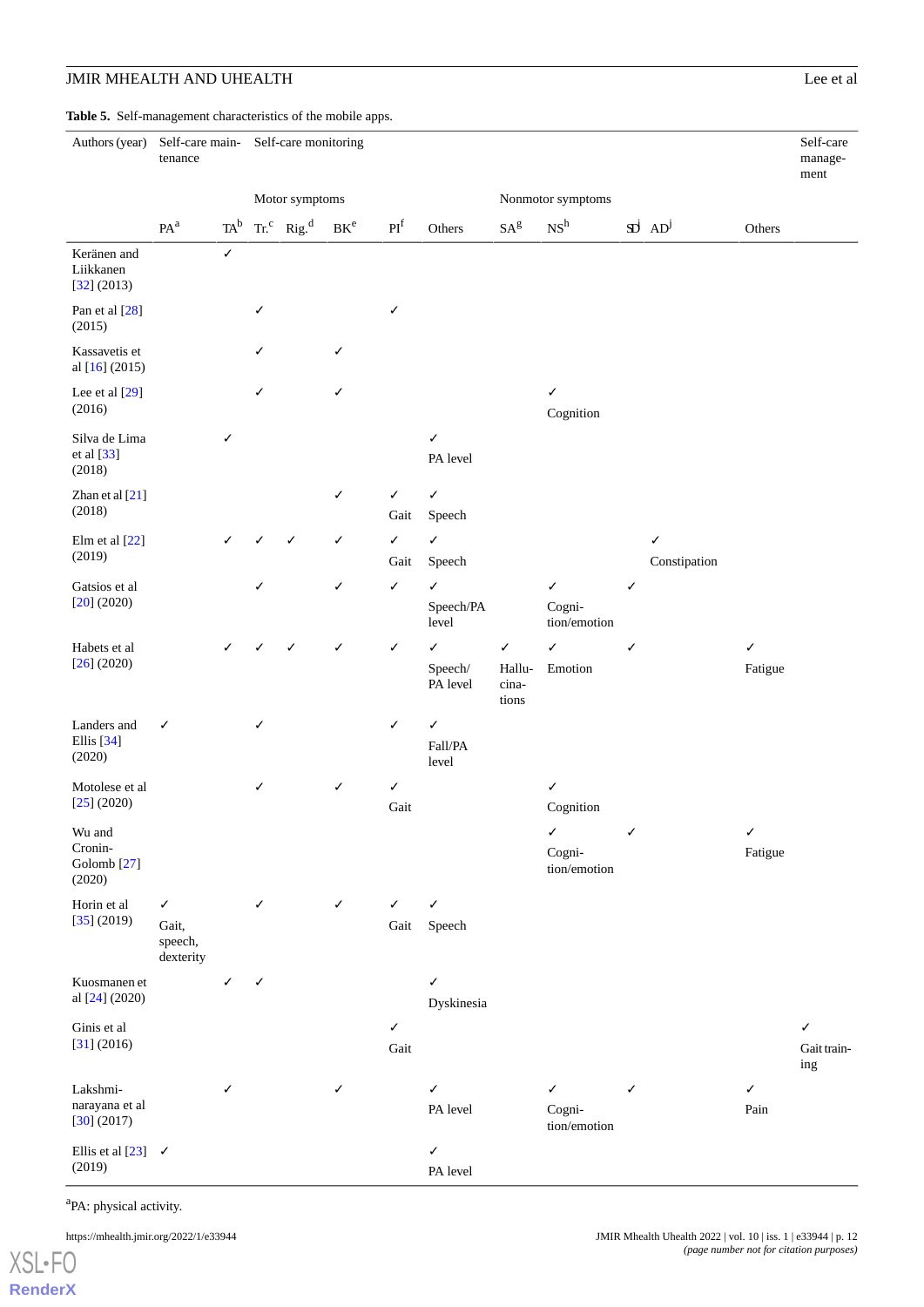<sup>b</sup>TA: treatment adherence. <sup>c</sup>Tr.: tremor.  ${}^{d}$ Rig.: rigidity. <sup>e</sup>BK: bradykinesia. <sup>f</sup>PI: postural instability. <sup>g</sup>SA: sensory abnormalities. h<sub>NS</sub>: neuropsychiatric symptoms. <sup>i</sup>SD: sleep disorder. <sup>j</sup>AD: autonomic dysfunction.

#### **Self-care Monitoring**

Symptoms were monitored in 16 studies. Among them, 7 studies involved self-care monitoring (ie, without self-care maintenance or self-care management) ([Table 5\)](#page-11-0). Self-care monitoring assessed the motor and nonmotor symptoms of PD. The most frequently monitored motor symptom was tremor [[16](#page-15-15)[,20](#page-16-0),[22](#page-16-10)[,24](#page-16-3)-[26,](#page-16-11)[28](#page-16-8),[29,](#page-16-4)[34](#page-16-12),[35\]](#page-16-15), followed by bradykinesia [[16](#page-15-15)[,20](#page-16-0)-[22,](#page-16-10)[25](#page-16-13),[26,](#page-16-11)[29](#page-16-4),[30,](#page-16-5)[35](#page-16-15)], and postural instability and gait [[20](#page-16-0)[-22](#page-16-10),[25,](#page-16-13)[26](#page-16-11),[28,](#page-16-8)[31](#page-16-6),[34,](#page-16-12)[35](#page-16-15)]. Data on rigidity were collected in 2 studies [[22](#page-16-10)[,26](#page-16-11)]. In addition to typical motor symptoms, speech [[20](#page-16-0)[-22](#page-16-10),[26,](#page-16-11)[35](#page-16-15)], physical activity [[20,](#page-16-0)[23](#page-16-2),26,[30](#page-16-5),[33,](#page-16-9)[34](#page-16-12)], and dyskinesia [\[24](#page-16-3)] were monitored. Although not technically a motor symptom, fall events [\[34](#page-16-12)] were also monitored. Different methods were used to monitor each motor symptom. Smartphones or wearable accelerometers and gyroscopes were mainly used to collect data on tremor [\[16](#page-15-15),[20,](#page-16-0)[24-](#page-16-3)[26](#page-16-11)[,28](#page-16-8),[35\]](#page-16-15), postural instability, and gait symptoms [[20](#page-16-0)[,21](#page-16-1),[28](#page-16-8)[,31](#page-16-6),[35\]](#page-16-15). Bradykinesia was usually assessed using task performance such as finger tapping on the screen  $[16,21,25,29,30]$  $[16,21,25,29,30]$  $[16,21,25,29,30]$  $[16,21,25,29,30]$  $[16,21,25,29,30]$  $[16,21,25,29,30]$  $[16,21,25,29,30]$  $[16,21,25,29,30]$ , or a 9-hole peg game designed to arouse the patients'interest [\[35](#page-16-15)]. Postural instability and tremor were also monitored through performance tasks. Postural instability was assessed by having participants perform the sit-to-stand test [\[34](#page-16-12)] and the timed up-and-go test [[25](#page-16-13)[,34](#page-16-12)]. Tremor data were collected using a ball game [\[24](#page-16-3)] or rapid alternating movements of the hand holding a smartphone [[29\]](#page-16-4). Rigidity was assessed using self-reported questionnaires only [[22,](#page-16-10)[26](#page-16-11)]. Symptoms related to speech were assessed by self-reports on the severity of symptoms [[22](#page-16-10),[26\]](#page-16-11) or by collecting voice data using a smartphone's microphone or a head-mounted condenser microphone and a digital recorder [\[20](#page-16-0)[,21](#page-16-1)[,35](#page-16-15)]. Fall event and dyskinesia data were collected through self-reports. The physical activity level was assessed using self-report questionnaires [\[26](#page-16-11),[30,](#page-16-5)[34](#page-16-12)] or wearable devices [[20](#page-16-0)[,23](#page-16-2),[33\]](#page-16-9).

Among the 7 studies involving self-care monitoring of nonmotor symptoms, neuropsychiatric symptoms (eg, those related to cognition or emotion) were the most common, appearing in 6 studies [\[20](#page-16-0),[25](#page-16-13)[-27](#page-16-14),[29,](#page-16-4)[30](#page-16-5)]. Symptoms related to sleep disorders were tracked in 4 studies [[20,](#page-16-0)[26](#page-16-11),[27,](#page-16-14)[30](#page-16-5)]. Other studies gathered information on fatigue [\[26](#page-16-11),[27\]](#page-16-14), constipation [[22\]](#page-16-10), hallucinations [[26\]](#page-16-11), and pain [[30\]](#page-16-5). All nonmotor symptom data were collected using self-reporting questionnaires, except for data on sleep symptoms and cognitive symptoms, which were investigated objectively using wearable devices and task performance, respectively. Sleep data, such as sleep duration and wakefulness, were automatically collected through wearable devices, such as actigraphs [[27\]](#page-16-14) or smart watches [\[20](#page-16-0)]. Cognition data were

[XSL](http://www.w3.org/Style/XSL)•FO **[RenderX](http://www.renderx.com/)** collected using task performance, such as cognitive interference tests, memory tests, and cognitive games [[20,](#page-16-0)[25](#page-16-13),[29,](#page-16-4)[30](#page-16-5)].

Outcomes in self-care monitoring included motor symptom severity estimation from the mobile app data. The severity of symptoms was evaluated in comparison with the clinical scales used in PD such as the Unified Parkinson's Disease Rating Scale. Tremor was the most frequently assessed symptom [[16,](#page-15-15)[20,](#page-16-0)[24](#page-16-3)[,28](#page-16-8),[29\]](#page-16-4), followed by bradykinesia [[16,](#page-15-15)[21](#page-16-1),[29\]](#page-16-4). The mobile Parkinson disease score and ePROs were developed to measure motor symptoms through the mobile apps [\[21](#page-16-1),[22\]](#page-16-10). The results were compared with clinical data such as the Unified Parkinson's Disease Rating Scale.

#### **Self-care Management**

There was 1 study related to self-care management that conducted an RCT with a gait symptom improvement program [[31\]](#page-16-6). The study participants performed walking exercises at least 3 times a week for 30 minutes according to the researchers' instructions. The intervention group members were additionally provided audio biofeedback to improve their balance, gait speed, stride length, and cadence based on the symptoms collected through the sensors on their ankles. This study assessed endurance and quality of life to compare the effectiveness of the gait improvement program with that of conventional gait training.

# *Discussion*

#### **Principal Findings**

This review aimed to explore the types, characteristics, and outcomes of mobile apps for self-care in people with PD. Even though mHealth apps have been used widely and positive awareness has grown in the past several years [[36\]](#page-16-16), only 17 studies were confirmed as novel studies in the present review. This suggests that the usage of mobile apps for self-care by people with PD is in the early stage. Most studies were observational, whereas a few studies investigated the effects of mobile apps on self-care. There were 3 RCTs, which are insufficient to evaluate the effectiveness of mobile apps used for self-care in people with PD. Most studies investigated self-care monitoring, followed by self-care maintenance and self-care management. These results suggest that the usage of mobile apps for self-care in people with PD is focused on self-care monitoring. Self-care monitoring is important to provide a direction for self-care maintenance and management behaviors in people with PD [\[6](#page-15-5)]. Self-care refers to self-monitoring of symptom changes and a series of processes for maintaining a healthy life. Self-care monitoring must be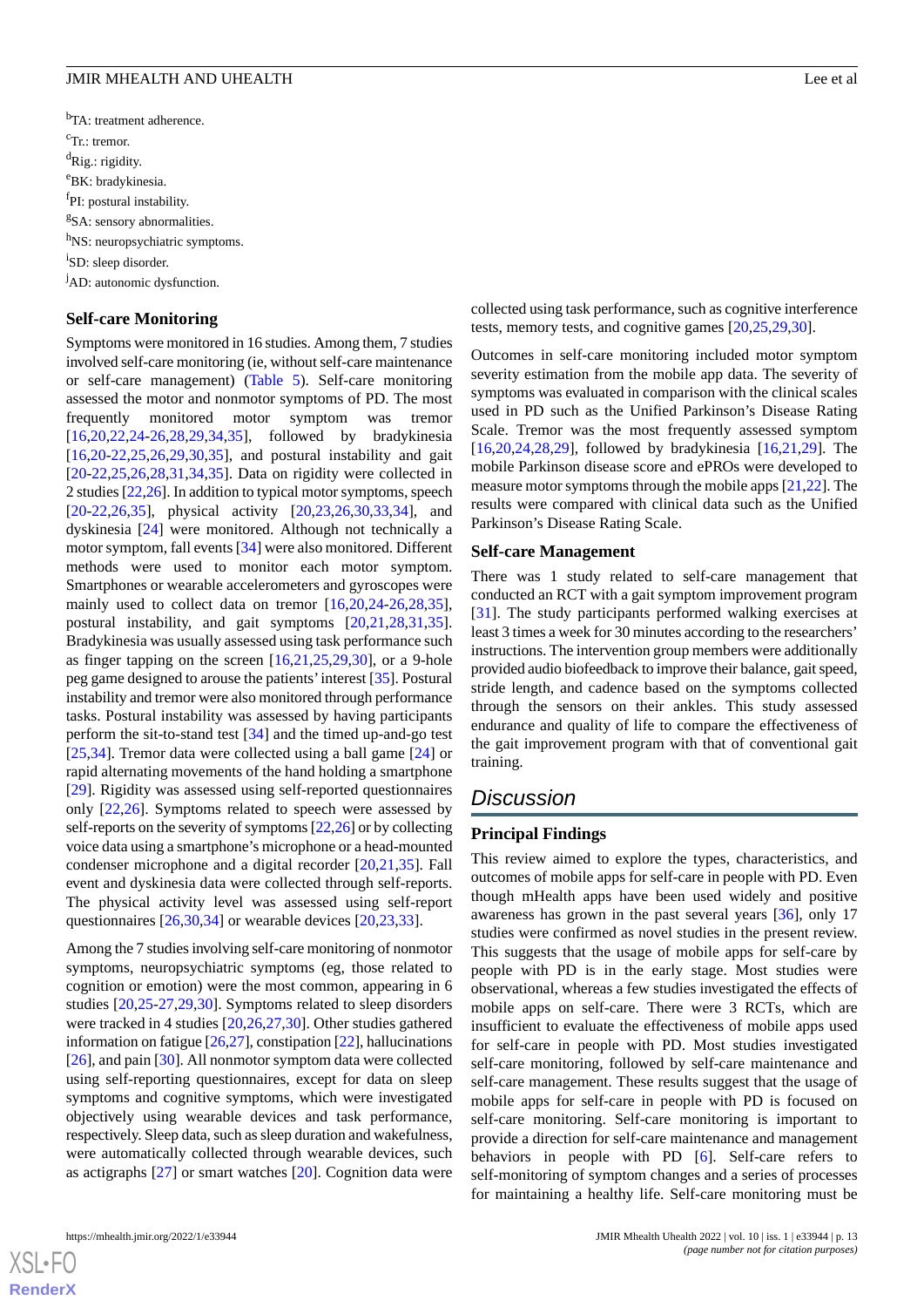accompanied by health-promoting behaviors and responses to changes in symptoms [\[6](#page-15-5)]. However, almost half of the studies focused only on self-care monitoring [\[16](#page-15-15),[20,](#page-16-0)[21](#page-16-1),[25,](#page-16-13)[27](#page-16-14)[-29](#page-16-4)].

#### **Features and Usage of the Mobile Apps**

Self-care mobile apps for people with other chronic illnesses focused on medication reminders, patient-provider communication, data collection, and transfers of patient outcomes [[37\]](#page-16-17). Specialized software programs or applications were used to check symptoms, connect with patients and diabetes educators in real time, or record a food diary; studies have also deployed wireless or Bluetooth-compatible devices to transfer data automatically from blood pressure monitors, blood glucose meters, electrocardiograms, and scales [[37\]](#page-16-17). Mobile apps for PD use specialized software or applications to generate medication reminders, track symptom data, and facilitate communication between patients and medical care facility servers. However, the most notable mobile apps for people with PD involve using the sensors of smartphones or wearable devices. Accelerometers and gyroscopes of smartphones or wearable devices have advanced from a technological standpoint in that they can effectively capture tremors, postural instability changes, and minute differences in the positions of people with PD  $[20,28,35]$  $[20,28,35]$  $[20,28,35]$  $[20,28,35]$  $[20,28,35]$ . Studies have used smartwatches or actigraphy to automatically collect sleep data in people with PD  $[20,27]$  $[20,27]$  $[20,27]$ . According to a qualitative study examining users' perceptions of mHealth apps, many participants preferred tracking technologies based on sensors, such as accelerometers and gyroscopes [\[36](#page-16-16)]. Data collection based on sensors or task performance can partially solve the problem of unreliable self-reported data in tracing. Compared to the sensors of smartphones or wearables that would automatically collect data, performance tasks or self-reported questionnaires require the patient to input information directly. Manually inputting data takes time and effort, which could decrease compliance with app usage. However, some symptoms can be monitored only through performance tasks or self-reporting.

Most studies in this review measured adherence to mobile apps, which can be linked to clinical symptom assessment in people with PD. Compliance is an important technology-related issue for interventions using mobile apps. The study with the lowest compliance reported that participants dropped out due to difficulties using smartphones, clinical symptoms, or lack of time [\[25](#page-16-13)]. Digital literacy was a factor associated with the use of mobile apps [\[38](#page-16-18)]. People with a lower socioeconomic status and those who were older had low awareness of health apps or faced difficulties in using them [[36\]](#page-16-16). A study in this review reported that motor-related aspects of daily living, patients' self-rated health status, and caregivers' burden were the determinants of compliance [[20](#page-16-0)]. These factors could be barriers hindering continued app usage. Elm et al [\[22](#page-16-10)] reported declining amounts of streaming and reporting over time, specifically after the first 3 months. As a study pointed out, patients preferred straightforward and simple methods [\[36](#page-16-16)]. People with PD might experience difficulties using a smartphone because they are older and have motor symptoms. User-centered interface configurations, which consider the characteristics such as the

age and disease of the users, should be considered to increase compliance.

PD involves various motor symptoms due to a marked decrease in the neurotransmitter dopamine, which needs accurate assessment of disease-related symptoms [[4\]](#page-15-3). The studies included in this review showed that data collected through mobile apps could effectively assess disease severity in people with PD. This finding suggests the possibility of regular home-based assessments to capture symptom changes between follow-up visits with clinicians.

The goal of self-care in chronic illness is to maintain optimal living with the disease, which means maintaining one's health status, improving well-being and quality of life, reducing health care use, and decreasing mortality and symptom burden [\[6](#page-15-5)]. It is necessary to assess the clinical outcomes related to self-care to evaluate the effects of using mobile apps for self-care. In this regard, 3 systematic reviews about self-care apps for people with chronic illnesses (ie, chronic lung disease, cardiovascular disease, and diabetes mellitus) identified effectiveness in terms of clinical outcomes such as changes in physical function and clinical results (eg, 6-minute walking test, hemoglobin  $A_{1c}$ , blood pressure, blood glucose, or body weight), compliance with a treatment regimen, performance of self-care tasks, and quality of life [\[11](#page-15-10),[37,](#page-16-17)[38](#page-16-18)]. Among the studies considered in this review, 5 assessed clinical outcomes related to self-care. The results of these studies showed that the usage of mobile apps in patients with PD was still insufficient to confirm whether patient outcomes such as changes in symptoms or activity levels, medication adherence, and quality of life had improved.

#### **Self-care Maintenance**

It is known that the motor symptoms of PD can be effectively controlled by medications [[4\]](#page-15-3); therefore, medication adherence is very important in PD. It is not surprising that the first study on mobile apps for self-care in PD involved medication reminders to promote medication adherence [\[32](#page-16-7)]. Web push notifications are effective in tracking medication adherence, whereas SMS can only provide medication reminders. Recording responses to medication reminders is a more objective method for assessing medication adherence than a self-reporting questionnaire. However, no studies analyzed collected medication records to assess medication adherence. This finding suggests that future research needs to focus on symptom changes according to medication adherence rather than subjectively measuring adherence.

Physical activity has been established as the most effective way of improving physical and cognitive functions in people with PD [[39\]](#page-16-19). Many PD patients struggle to participate in exercise programs due to their functional limitations and abilities [[34\]](#page-16-12). They may sometimes be motivated to perform healthy behaviors but may not know the right way to perform them [[36\]](#page-16-16). Many people using health-promoting apps value personalized and tailored information [[36\]](#page-16-16). People with PD need personalized coaching and specific exercise planning programs tailored to their functional abilities. A study found that a customized exercise program using a mobile app could be safely and effectively provided to people with PD who could not regularly participate in exercise programs due to symptoms or functional

 $XS$ -FO **[RenderX](http://www.renderx.com/)**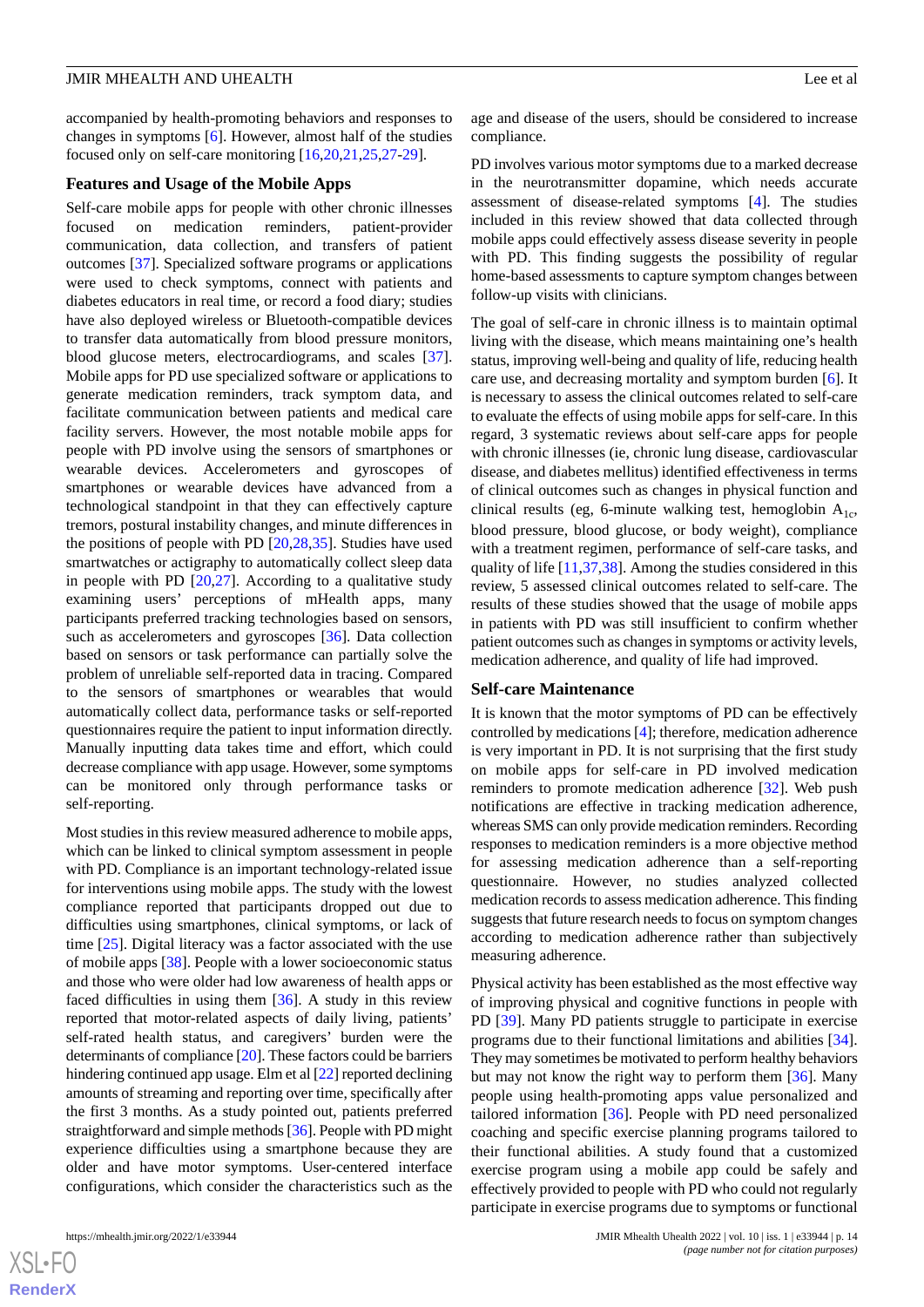changes [\[34](#page-16-12)]. Various face-to-face interventions focused on improving fatigue, stress, sleep, and nutrition were provided to maintain a healthy lifestyle via self-management [[7,](#page-15-6)[8\]](#page-15-7). However, the interventions using mobile apps focused mostly on medication adherence and physical activity.

#### **Self-care Monitoring**

Among the motor symptoms, tremor, bradykinesia, postural instability, and gait were monitored frequently. The results show that monitoring these symptoms has important implications for the management of PD. Rigidity, which is referred to as a major motor symptom in the literature, was assessed less frequently than other symptoms [[4\]](#page-15-3). A reason for this might be that rigidity can only be measured through self-reporting, unlike symptoms such as tremor, bradykinesia, postural instability, and gait, which can be objectively measured through wearable devices or task performance.

People with PD experience various nonmotor symptoms in addition to motor symptoms [[3,](#page-15-2)[4](#page-15-3)]. Similar to motor symptoms, nonmotor symptoms contribute toward deteriorating quality of life [[5\]](#page-15-4). This review found that self-care monitoring using a mobile app in people with PD often focused more on monitoring motor symptoms than nonmotor symptoms. The nonmotor symptoms experienced by people with PD include cognitive impairment, sleep problems, urinary problems, pain, fatigue, and constipation [\[5](#page-15-4)]. This review showed that cognitive or emotional impairment and sleep were the main nonmotor symptoms monitored using mobile apps. Except for cognitive impairment and sleep disturbance, other nonmotor symptoms are subjective and difficult to assess. As nonmotor symptoms have a significant impact on the quality of life of patients with PD, they should be monitored using various structured tools.

## **Self-care Management**

Previous studies reported interventions applied for self-care management in people with diabetes mellitus or hypertension, such as goal management, motivational feedback, and health coaching through mobile apps  $[11,12]$  $[11,12]$  $[11,12]$ . These interventions have been confirmed in face-to-face interventions for self-care management. Only 1 study analyzed a self-care management intervention through a mobile app for people with PD. The study involved gait training with audio biofeedback [[31\]](#page-16-6). Because this app provided feedback according to the individual's gait performance, it had a corrective effect on gait symptoms. Self-care management interventions function as a navigator to change health practices or seek medical resources in a timely manner when the symptoms occur. This review confirms that self-care management interventions using mobile apps in people

with PD are highly insufficient. There is a need to develop mobile apps for patients with PD that can guide medication adherence, physical activity enhancement, or use of health care resources when symptom changes occur.

## **Strengths and Limitations**

Several reviews on mobile apps for people with PD have been conducted. However, previous reviews compared the iOS and Android operating systems or analyzed the potential usability of these apps for assessing and treating PD [[14,](#page-15-13)[15](#page-15-14)]. In contrast, we focused on analyzing the usage of mobile apps for self-care. As PD is a progressive disease, self-care is very important for maintenance, monitoring, and symptom management. This review makes a meaningful contribution to existing research by identifying the strengths and weaknesses related to the usage and development of mobile apps for self-care in people with PD. Nevertheless, several limitations should be noted. First, owing to the low number of RCTs, we could not compare the effectiveness of mobile apps for self-care. Second, because we excluded protocols, studies limited to only technical issues, and articles published in non-English languages, there was a potential bias in literature selection that could have influenced the interpretation of the results.

## **Implications**

We found that the motor and nonmotor symptoms of patients with PD could be continuously monitored through mobile apps and that disease severity could be estimated using the collected data. Smartphone sensors and wearable devices measured motor symptoms objectively. A structured tool could be a possible option to collect nonmotor symptom data. Studies on mobile apps for patients with PD showed that interventions targeting medication adherence or physical activity were applicable. There is a need to develop self-care interventions that organically connect health promotion behaviors, symptom monitoring, and behavior changes with the usage of mobile apps in patients with PD.

## **Conclusions**

This review identified that the usage of mobile apps for self-care in people with PD focused only on disease-specific characteristics and did not involve approaches to symptom management. These results imply that future research on mobile app development for people with PD should involve strategies for self-care management and maintenance based on symptom monitoring. Further research is needed to build evidence to support the usage of mobile apps for self-care in people with PD and evaluate the effects of such apps on quality of life and symptom improvement.

## **Acknowledgments**

This study was supported by the Basic Science Research Program through the National Research Foundation (NRF) of Korea funded by the Ministry of Education (grants 2018R1D1A1A02085559 and 2020R1A6A1A03041989), the Brain Korea 21 FOUR Project funded by the NRF, and a 2021 International Joint Research Grant from Mo-Im Kim Nursing Research Institute, Yonsei University College of Nursing. Authors SY and EK received a scholarship from the Brain Korea 21 FOUR Project funded by the NRF, Yonsei University College of Nursing.

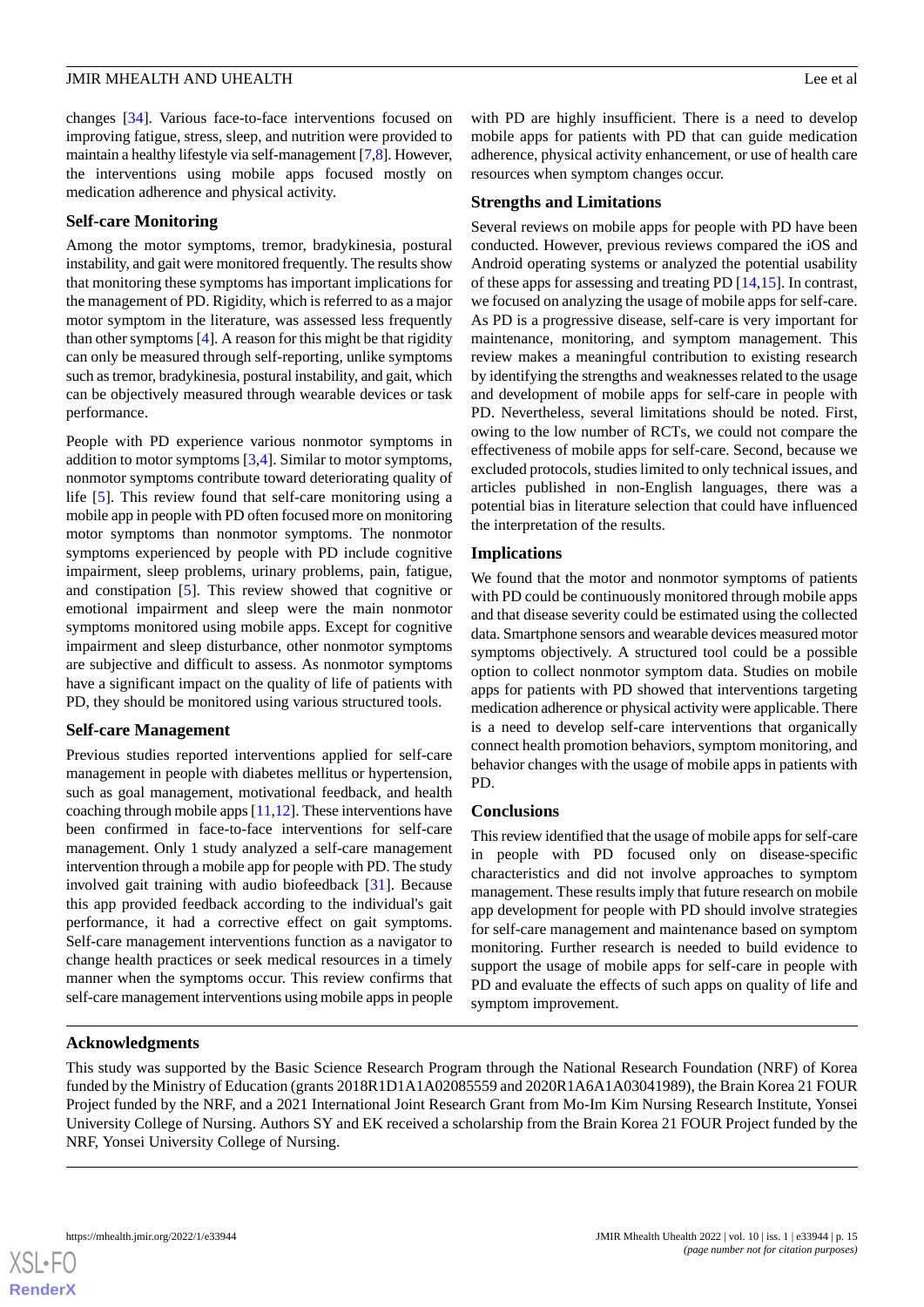# **Conflicts of Interest**

None declared.

# <span id="page-15-17"></span>**Multimedia Appendix 1**

Searching terms.

[[DOCX File , 23 KB](https://jmir.org/api/download?alt_name=mhealth_v10i1e33944_app1.docx&filename=48cb7254519ad014e143bb49461c2e85.docx)-[Multimedia Appendix 1\]](https://jmir.org/api/download?alt_name=mhealth_v10i1e33944_app1.docx&filename=48cb7254519ad014e143bb49461c2e85.docx)

# <span id="page-15-0"></span>**References**

- <span id="page-15-1"></span>1. GBD 2016 Neurology Collaborators. Global, regional, and national burden of neurological disorders, 1990-2016: a systematic analysis for the Global Burden of Disease Study 2016. Lancet Neurol 2019 May;18(5):459-480 [\[FREE Full text\]](https://linkinghub.elsevier.com/retrieve/pii/S1474-4422(18)30499-X) [doi: [10.1016/S1474-4422\(18\)30499-X\]](http://dx.doi.org/10.1016/S1474-4422(18)30499-X) [Medline: [30879893\]](http://www.ncbi.nlm.nih.gov/entrez/query.fcgi?cmd=Retrieve&db=PubMed&list_uids=30879893&dopt=Abstract)
- <span id="page-15-2"></span>2. Pringsheim T, Jette N, Frolkis A, Steeves TD. The prevalence of Parkinson's disease: a systematic review and meta-analysis. Mov Disord 2014 Nov;29(13):1583-1590. [doi: [10.1002/mds.25945](http://dx.doi.org/10.1002/mds.25945)] [Medline: [24976103](http://www.ncbi.nlm.nih.gov/entrez/query.fcgi?cmd=Retrieve&db=PubMed&list_uids=24976103&dopt=Abstract)]
- <span id="page-15-3"></span>3. Schapira AH, Chaudhuri KR, Jenner P. Non-motor features of Parkinson disease. Nat Rev Neurosci 2017 Jul;18(7):435-450. [doi: [10.1038/nrn.2017.62\]](http://dx.doi.org/10.1038/nrn.2017.62) [Medline: [28592904](http://www.ncbi.nlm.nih.gov/entrez/query.fcgi?cmd=Retrieve&db=PubMed&list_uids=28592904&dopt=Abstract)]
- <span id="page-15-4"></span>4. Kalia LV, Lang AE. Parkinson's disease. Lancet 2015 Aug;386(9996):896-912. [doi: [10.1016/S0140-6736\(14\)61393-3](http://dx.doi.org/10.1016/S0140-6736(14)61393-3)] [Medline: [25904081](http://www.ncbi.nlm.nih.gov/entrez/query.fcgi?cmd=Retrieve&db=PubMed&list_uids=25904081&dopt=Abstract)]
- <span id="page-15-5"></span>5. Kadastik-Eerme L, Rosenthal M, Paju T, Muldmaa M, Taba P. Health-related quality of life in Parkinson's disease: a cross-sectional study focusing on non-motor symptoms. Health Qual Life Outcomes 2015 Jun;13:83 [[FREE Full text](https://hqlo.biomedcentral.com/articles/10.1186/s12955-015-0281-x)] [doi: [10.1186/s12955-015-0281-x\]](http://dx.doi.org/10.1186/s12955-015-0281-x) [Medline: [26088201](http://www.ncbi.nlm.nih.gov/entrez/query.fcgi?cmd=Retrieve&db=PubMed&list_uids=26088201&dopt=Abstract)]
- <span id="page-15-6"></span>6. Riegel B, Jaarsma T, Lee CS, Strömberg A. Integrating symptoms into the middle-range theory of self-care of chronic illness. ANS Adv Nurs Sci 2019 Jul;42(3):206-215 [\[FREE Full text\]](http://europepmc.org/abstract/MED/30475237) [doi: [10.1097/ANS.0000000000000237](http://dx.doi.org/10.1097/ANS.0000000000000237)] [Medline: [30475237](http://www.ncbi.nlm.nih.gov/entrez/query.fcgi?cmd=Retrieve&db=PubMed&list_uids=30475237&dopt=Abstract)]
- <span id="page-15-7"></span>7. Kessler D, Liddy C. Self-management support programs for persons with Parkinson's disease: an integrative review. Patient Educ Couns 2017 Oct;100(10):1787-1795. [doi: [10.1016/j.pec.2017.04.011](http://dx.doi.org/10.1016/j.pec.2017.04.011)] [Medline: [28465112](http://www.ncbi.nlm.nih.gov/entrez/query.fcgi?cmd=Retrieve&db=PubMed&list_uids=28465112&dopt=Abstract)]
- <span id="page-15-9"></span><span id="page-15-8"></span>8. Owen CL, Ibrahim K, Dennison L, Roberts HC. Falls self-management interventions for people with Parkinson's disease: a systematic review. J Parkinsons Dis 2019 Feb;9(2):283-299 [\[FREE Full text\]](http://europepmc.org/abstract/MED/30958315) [doi: [10.3233/JPD-181524](http://dx.doi.org/10.3233/JPD-181524)] [Medline: [30958315](http://www.ncbi.nlm.nih.gov/entrez/query.fcgi?cmd=Retrieve&db=PubMed&list_uids=30958315&dopt=Abstract)]
- 9. Fiordelli M, Diviani N, Schulz PJ. Mapping mHealth research: a decade of evolution. J Med Internet Res 2013 May;15(5):e95 [[FREE Full text](https://www.jmir.org/2013/5/e95/)] [doi: [10.2196/jmir.2430](http://dx.doi.org/10.2196/jmir.2430)] [Medline: [23697600](http://www.ncbi.nlm.nih.gov/entrez/query.fcgi?cmd=Retrieve&db=PubMed&list_uids=23697600&dopt=Abstract)]
- <span id="page-15-10"></span>10. Free C, Phillips G, Watson L, Galli L, Felix L, Edwards P, et al. The effectiveness of mobile-health technologies to improve health care service delivery processes: a systematic review and meta-analysis. PLoS Med 2013 Jan;10(1):e1001363 [\[FREE](http://dx.plos.org/10.1371/journal.pmed.1001363) [Full text\]](http://dx.plos.org/10.1371/journal.pmed.1001363) [doi: [10.1371/journal.pmed.1001363](http://dx.doi.org/10.1371/journal.pmed.1001363)] [Medline: [23458994\]](http://www.ncbi.nlm.nih.gov/entrez/query.fcgi?cmd=Retrieve&db=PubMed&list_uids=23458994&dopt=Abstract)
- <span id="page-15-12"></span><span id="page-15-11"></span>11. Cui M, Wu X, Mao J, Wang X, Nie M. T2DM self-management via smartphone applications: a systematic review and meta-analysis. PLoS One 2016 Nov;11(11):e0166718 [[FREE Full text\]](http://dx.plos.org/10.1371/journal.pone.0166718) [doi: [10.1371/journal.pone.0166718](http://dx.doi.org/10.1371/journal.pone.0166718)] [Medline: [27861583](http://www.ncbi.nlm.nih.gov/entrez/query.fcgi?cmd=Retrieve&db=PubMed&list_uids=27861583&dopt=Abstract)]
- <span id="page-15-13"></span>12. Liu K, Xie Z, Or CK. Effectiveness of mobile app-assisted self-care interventions for improving patient outcomes in type 2 diabetes and/or hypertension: systematic review and meta-analysis of randomized controlled trials. JMIR Mhealth Uhealth 2020 Aug;8(8):e15779 [[FREE Full text](https://mhealth.jmir.org/2020/8/e15779/)] [doi: [10.2196/15779\]](http://dx.doi.org/10.2196/15779) [Medline: [32459654](http://www.ncbi.nlm.nih.gov/entrez/query.fcgi?cmd=Retrieve&db=PubMed&list_uids=32459654&dopt=Abstract)]
- <span id="page-15-14"></span>13. Denis F, Lethrosne C, Pourel N, Molinier O, Pointreau Y, Domont J, et al. Randomized trial comparing a web-mediated follow-up with routine surveillance in lung cancer patients. J Natl Cancer Inst 2017 Dec;109(9):1-8. [doi: [10.1093/jnci/djx029\]](http://dx.doi.org/10.1093/jnci/djx029) [Medline: [28423407](http://www.ncbi.nlm.nih.gov/entrez/query.fcgi?cmd=Retrieve&db=PubMed&list_uids=28423407&dopt=Abstract)]
- <span id="page-15-15"></span>14. Estévez S, Cambronero M, García-Ruiz Y, Llana DL. Mobile applications for people with Parkinson's disease: a systematic search in app stores and content review. J Univers Comput Sci 2019 Jul;25(7):740-763. [doi:  $10.3217/$ jucs-025-07-0740]
- <span id="page-15-16"></span>15. Linares-Del Rey M, Vela-Desojo L, Cano-de la Cuerda R. Mobile phone applications in Parkinson's disease: a systematic review. Neurologia 2019 Jan;34(1):38-54 [\[FREE Full text\]](http://www.elsevier.es/en/linksolver/ft/pii/S0213-4853(17)30163-9) [doi: [10.1016/j.nrl.2017.03.006](http://dx.doi.org/10.1016/j.nrl.2017.03.006)] [Medline: [28549757\]](http://www.ncbi.nlm.nih.gov/entrez/query.fcgi?cmd=Retrieve&db=PubMed&list_uids=28549757&dopt=Abstract)
- <span id="page-15-18"></span>16. Kassavetis P, Saifee TA, Roussos G, Drougkas L, Kojovic M, Rothwell JC, et al. Developing a tool for remote digital assessment of Parkinson's disease. Mov Disord Clin Pract 2016 Jan;3(1):59-64 [\[FREE Full text](https://doi.org/10.1002/mdc3.12239)] [doi: [10.1002/mdc3.12239\]](http://dx.doi.org/10.1002/mdc3.12239) [Medline: [30363542](http://www.ncbi.nlm.nih.gov/entrez/query.fcgi?cmd=Retrieve&db=PubMed&list_uids=30363542&dopt=Abstract)]
- <span id="page-15-19"></span>17. Page MJ, McKenzie JE, Bossuyt PM, Boutron I, Hoffmann TC, Mulrow CD, et al. The PRISMA 2020 statement: an updated guideline for reporting systematic reviews. BMJ 2021 Mar;372:n71 [\[FREE Full text\]](http://www.bmj.com/lookup/pmidlookup?view=long&pmid=33782057) [doi: [10.1136/bmj.n71](http://dx.doi.org/10.1136/bmj.n71)] [Medline: [33782057](http://www.ncbi.nlm.nih.gov/entrez/query.fcgi?cmd=Retrieve&db=PubMed&list_uids=33782057&dopt=Abstract)]
- 18. Sterne JA, Hernán MA, Reeves BC, Savović J, Berkman ND, Viswanathan M, et al. ROBINS-I: a tool for assessing risk of bias in non-randomised studies of interventions. BMJ 2016 Oct;355:i4919 [[FREE Full text](http://www.bmj.com/lookup/pmidlookup?view=long&pmid=27733354)] [doi: [10.1136/bmj.i4919\]](http://dx.doi.org/10.1136/bmj.i4919) [Medline: [27733354](http://www.ncbi.nlm.nih.gov/entrez/query.fcgi?cmd=Retrieve&db=PubMed&list_uids=27733354&dopt=Abstract)]
- 19. Sterne JAC, Savović J, Page MJ, Elbers RG, Blencowe NS, Boutron I, et al. RoB 2: a revised tool for assessing risk of bias in randomised trials. BMJ 2019 Aug;366:l4898. [doi: [10.1136/bmj.l4898](http://dx.doi.org/10.1136/bmj.l4898)] [Medline: [31462531](http://www.ncbi.nlm.nih.gov/entrez/query.fcgi?cmd=Retrieve&db=PubMed&list_uids=31462531&dopt=Abstract)]

[XSL](http://www.w3.org/Style/XSL)•FO **[RenderX](http://www.renderx.com/)**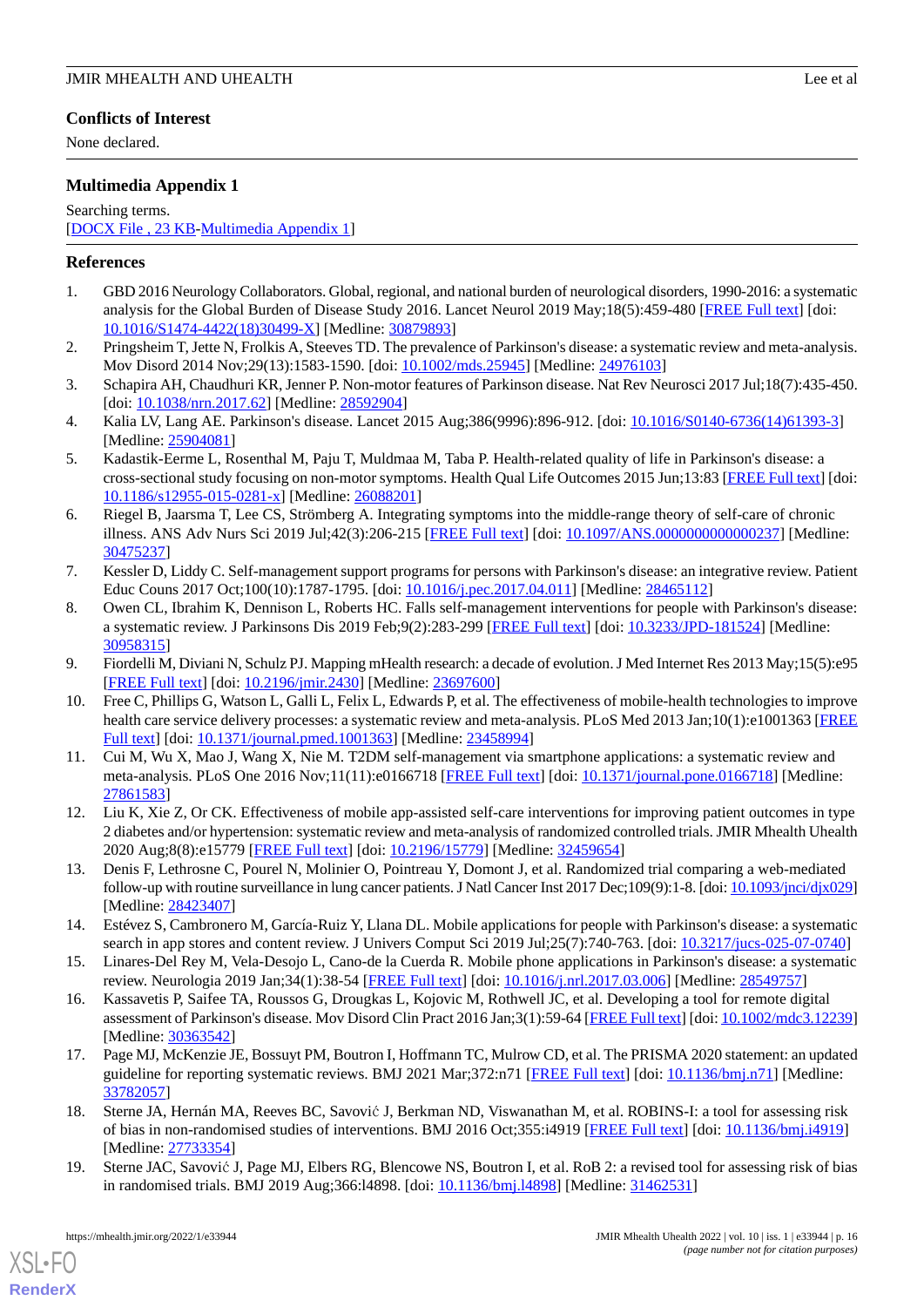- <span id="page-16-0"></span>20. Gatsios D, Antonini A, Gentile G, Marcante A, Pellicano C, Macchiusi L, et al. Feasibility and utility of mHealth for the remote monitoring of Parkinson disease: ancillary study of the PD\_manager randomized controlled trial. JMIR Mhealth Uhealth 2020 Jun;8(6):e16414 [[FREE Full text\]](https://mhealth.jmir.org/2020/6/e16414/) [doi: [10.2196/16414](http://dx.doi.org/10.2196/16414)] [Medline: [32442154](http://www.ncbi.nlm.nih.gov/entrez/query.fcgi?cmd=Retrieve&db=PubMed&list_uids=32442154&dopt=Abstract)]
- <span id="page-16-10"></span><span id="page-16-1"></span>21. Zhan A, Mohan S, Tarolli C, Schneider RB, Adams JL, Sharma S, et al. Using Smartphones and Machine Learning to Quantify Parkinson Disease Severity. JAMA Neurol 2018 Jul 01;75(7):876-880. [doi: [10.1001/jamaneurol.2018.0809](http://dx.doi.org/10.1001/jamaneurol.2018.0809)]
- 22. Elm JJ, Daeschler M, Bataille L, Schneider R, Amara A, Espay AJ, et al. Feasibility and utility of a clinician dashboard from wearable and mobile application Parkinson's disease data. NPJ Digit Med 2019 Sep;2:95 [\[FREE Full text\]](https://doi.org/10.1038/s41746-019-0169-y) [doi: [10.1038/s41746-019-0169-y\]](http://dx.doi.org/10.1038/s41746-019-0169-y) [Medline: [31583283](http://www.ncbi.nlm.nih.gov/entrez/query.fcgi?cmd=Retrieve&db=PubMed&list_uids=31583283&dopt=Abstract)]
- <span id="page-16-3"></span><span id="page-16-2"></span>23. Ellis T, Cavanaugh J, DeAngelis T, Hendron K, Thomas C, Saint-Hilaire M, et al. Comparative effectiveness of mHealth-supported exercise compared with exercise alone for people with Parkinson disease: randomized controlled pilot study. Phys Ther 2019 Feb;99(2):203-216. [doi: [10.1093/ptj/pzy131](http://dx.doi.org/10.1093/ptj/pzy131)] [Medline: [30715489](http://www.ncbi.nlm.nih.gov/entrez/query.fcgi?cmd=Retrieve&db=PubMed&list_uids=30715489&dopt=Abstract)]
- <span id="page-16-13"></span>24. Kuosmanen E, Wolling F, Vega J, Kan V, Nishiyama Y, Harper S, et al. Smartphone-based monitoring of Parkinson disease: quasi-experimental study to quantify hand tremor severity and medication effectiveness. JMIR Mhealth Uhealth 2020 Nov;8(11):e21543. [doi: [10.2196/21543\]](http://dx.doi.org/10.2196/21543) [Medline: [33242017\]](http://www.ncbi.nlm.nih.gov/entrez/query.fcgi?cmd=Retrieve&db=PubMed&list_uids=33242017&dopt=Abstract)
- <span id="page-16-11"></span>25. Motolese F, Magliozzi A, Puttini F, Rossi M, Capone F, Karlinski K, et al. Parkinson's disease remote patient monitoring during the COVID-19 lockdown. Front Neurol 2020 Oct;11:567413 [[FREE Full text](https://doi.org/10.3389/fneur.2020.567413)] [doi: [10.3389/fneur.2020.567413](http://dx.doi.org/10.3389/fneur.2020.567413)] [Medline: [33117262](http://www.ncbi.nlm.nih.gov/entrez/query.fcgi?cmd=Retrieve&db=PubMed&list_uids=33117262&dopt=Abstract)]
- <span id="page-16-14"></span>26. Habets J, Heijmans M, Herff C, Simons C, Leentjens AF, Temel Y, et al. Mobile health daily life monitoring for Parkinson disease: development and validation of ecological momentary assessments. JMIR Mhealth Uhealth 2020 May;8(5):e15628 [[FREE Full text](https://mhealth.jmir.org/2020/5/e15628/)] [doi: [10.2196/15628\]](http://dx.doi.org/10.2196/15628) [Medline: [32339999\]](http://www.ncbi.nlm.nih.gov/entrez/query.fcgi?cmd=Retrieve&db=PubMed&list_uids=32339999&dopt=Abstract)
- <span id="page-16-8"></span>27. Wu JQ, Cronin-Golomb A. Temporal associations between sleep and daytime functioning in Parkinson's disease: a smartphone-based ecological momentary assessment. Behav Sleep Med 2020 Jun;18(4):560-569. [doi: [10.1080/15402002.2019.1629445\]](http://dx.doi.org/10.1080/15402002.2019.1629445) [Medline: [31199163\]](http://www.ncbi.nlm.nih.gov/entrez/query.fcgi?cmd=Retrieve&db=PubMed&list_uids=31199163&dopt=Abstract)
- <span id="page-16-5"></span><span id="page-16-4"></span>28. Pan D, Dhall R, Lieberman A, Petitti DB. A mobile cloud-based Parkinson's disease assessment system for home-based monitoring. JMIR Mhealth Uhealth 2015 Mar;3(1):e29 [[FREE Full text\]](https://mhealth.jmir.org/2015/1/e29/) [doi: [10.2196/mhealth.3956](http://dx.doi.org/10.2196/mhealth.3956)] [Medline: [25830687\]](http://www.ncbi.nlm.nih.gov/entrez/query.fcgi?cmd=Retrieve&db=PubMed&list_uids=25830687&dopt=Abstract)
- 29. Lee W, Evans A, Williams DR. Validation of a smartphone application measuring motor function in Parkinson's disease. J Parkinsons Dis 2016 Apr;6(2):371-382. [doi: [10.3233/JPD-150708\]](http://dx.doi.org/10.3233/JPD-150708) [Medline: [27061062\]](http://www.ncbi.nlm.nih.gov/entrez/query.fcgi?cmd=Retrieve&db=PubMed&list_uids=27061062&dopt=Abstract)
- <span id="page-16-6"></span>30. Lakshminarayana R, Wang D, Burn D, Chaudhuri KR, Galtrey C, Guzman NV, et al. Erratum: Author correction: Using a smartphone-based self-management platform to support medication adherence and clinical consultation in Parkinson's disease. NPJ Parkinsons Dis 2017 Nov;3:32 [\[FREE Full text\]](https://doi.org/10.1038/s41531-017-0034-0) [doi: [10.1038/s41531-017-0034-0\]](http://dx.doi.org/10.1038/s41531-017-0034-0) [Medline: [29152558\]](http://www.ncbi.nlm.nih.gov/entrez/query.fcgi?cmd=Retrieve&db=PubMed&list_uids=29152558&dopt=Abstract)
- <span id="page-16-9"></span><span id="page-16-7"></span>31. Ginis P, Nieuwboer A, Dorfman M, Ferrari A, Gazit E, Canning CG, et al. Feasibility and effects of home-based smartphone-delivered automated feedback training for gait in people with Parkinson's disease: A pilot randomized controlled trial. Parkinsonism Relat Disord 2016 Jan;22:28-34. [doi: [10.1016/j.parkreldis.2015.11.004\]](http://dx.doi.org/10.1016/j.parkreldis.2015.11.004) [Medline: [26777408\]](http://www.ncbi.nlm.nih.gov/entrez/query.fcgi?cmd=Retrieve&db=PubMed&list_uids=26777408&dopt=Abstract)
- <span id="page-16-12"></span>32. Keränen T, Liikkanen S. Medication reminder service for mobile phones: an open feasibility study in patients with Parkinson's disease. Telemed J E Health 2013 Nov;19(11):888-890. [doi: [10.1089/tmj.2013.0014](http://dx.doi.org/10.1089/tmj.2013.0014)] [Medline: [24050614](http://www.ncbi.nlm.nih.gov/entrez/query.fcgi?cmd=Retrieve&db=PubMed&list_uids=24050614&dopt=Abstract)]
- <span id="page-16-15"></span>33. Silva de Lima AL, Evers LJ, Hahn T, de Vries NM, Daeschler M, Boroojerdi B, et al. Impact of motor fluctuations on real-life gait in Parkinson's patients. Gait Posture 2018 May;62:388-394. [doi: [10.1016/j.gaitpost.2018.03.045\]](http://dx.doi.org/10.1016/j.gaitpost.2018.03.045) [Medline: [29627498](http://www.ncbi.nlm.nih.gov/entrez/query.fcgi?cmd=Retrieve&db=PubMed&list_uids=29627498&dopt=Abstract)]
- <span id="page-16-16"></span>34. Landers MR, Ellis TD. A mobile app specifically designed to facilitate exercise in Parkinson disease: single-cohort pilot study on feasibility, safety, and signal of efficacy. JMIR Mhealth Uhealth 2020 Oct;8(10):e18985 [[FREE Full text](https://mhealth.jmir.org/2020/10/e18985/)] [doi: [10.2196/18985\]](http://dx.doi.org/10.2196/18985) [Medline: [33016887\]](http://www.ncbi.nlm.nih.gov/entrez/query.fcgi?cmd=Retrieve&db=PubMed&list_uids=33016887&dopt=Abstract)
- <span id="page-16-17"></span>35. Horin AP, McNeely ME, Harrison EC, Myers PS, Sutter EN, Rawson KS, et al. Usability of a daily mHealth application designed to address mobility, speech and dexterity in Parkinson's disease. Neurodegener Dis Manag 2019 Apr;9(2):97-105 [[FREE Full text](http://europepmc.org/abstract/MED/30998100)] [doi: [10.2217/nmt-2018-0036\]](http://dx.doi.org/10.2217/nmt-2018-0036) [Medline: [30998100\]](http://www.ncbi.nlm.nih.gov/entrez/query.fcgi?cmd=Retrieve&db=PubMed&list_uids=30998100&dopt=Abstract)
- <span id="page-16-18"></span>36. Peng W, Kanthawala S, Yuan S, Hussain SA. A qualitative study of user perceptions of mobile health apps. BMC Public Health 2016 Nov;16(1):1158 [\[FREE Full text\]](https://bmcpublichealth.biomedcentral.com/articles/10.1186/s12889-016-3808-0) [doi: [10.1186/s12889-016-3808-0](http://dx.doi.org/10.1186/s12889-016-3808-0)] [Medline: [27842533\]](http://www.ncbi.nlm.nih.gov/entrez/query.fcgi?cmd=Retrieve&db=PubMed&list_uids=27842533&dopt=Abstract)
- <span id="page-16-19"></span>37. Hamine S, Gerth-Guyette E, Faulx D, Green BB, Ginsburg AS. Impact of mHealth chronic disease management on treatment adherence and patient outcomes: a systematic review. J Med Internet Res 2015 Feb;17(2):e52 [[FREE Full text](https://www.jmir.org/2015/2/e52/)] [doi: [10.2196/jmir.3951](http://dx.doi.org/10.2196/jmir.3951)] [Medline: [25803266](http://www.ncbi.nlm.nih.gov/entrez/query.fcgi?cmd=Retrieve&db=PubMed&list_uids=25803266&dopt=Abstract)]
- 38. Whitehead L, Seaton P. The effectiveness of self-management mobile phone and tablet apps in long-term condition management: a systematic review. J Med Internet Res 2016 May;18(5):e97 [\[FREE Full text\]](http://www.jmir.org/2016/5/e97/) [doi: [10.2196/jmir.4883\]](http://dx.doi.org/10.2196/jmir.4883) [Medline: [27185295](http://www.ncbi.nlm.nih.gov/entrez/query.fcgi?cmd=Retrieve&db=PubMed&list_uids=27185295&dopt=Abstract)]
- 39. Lauzé M, Daneault J, Duval C. The effects of physical activity in Parkinson's disease: a review. J Parkinsons Dis 2016 Oct;6(4):685-698. [doi: [10.3233/JPD-160790](http://dx.doi.org/10.3233/JPD-160790)] [Medline: [27567884\]](http://www.ncbi.nlm.nih.gov/entrez/query.fcgi?cmd=Retrieve&db=PubMed&list_uids=27567884&dopt=Abstract)

## **Abbreviations**

[XSL](http://www.w3.org/Style/XSL)•FO **[RenderX](http://www.renderx.com/)**

**EMAs:** ecological momentary assessments **mHealth:** mobile health